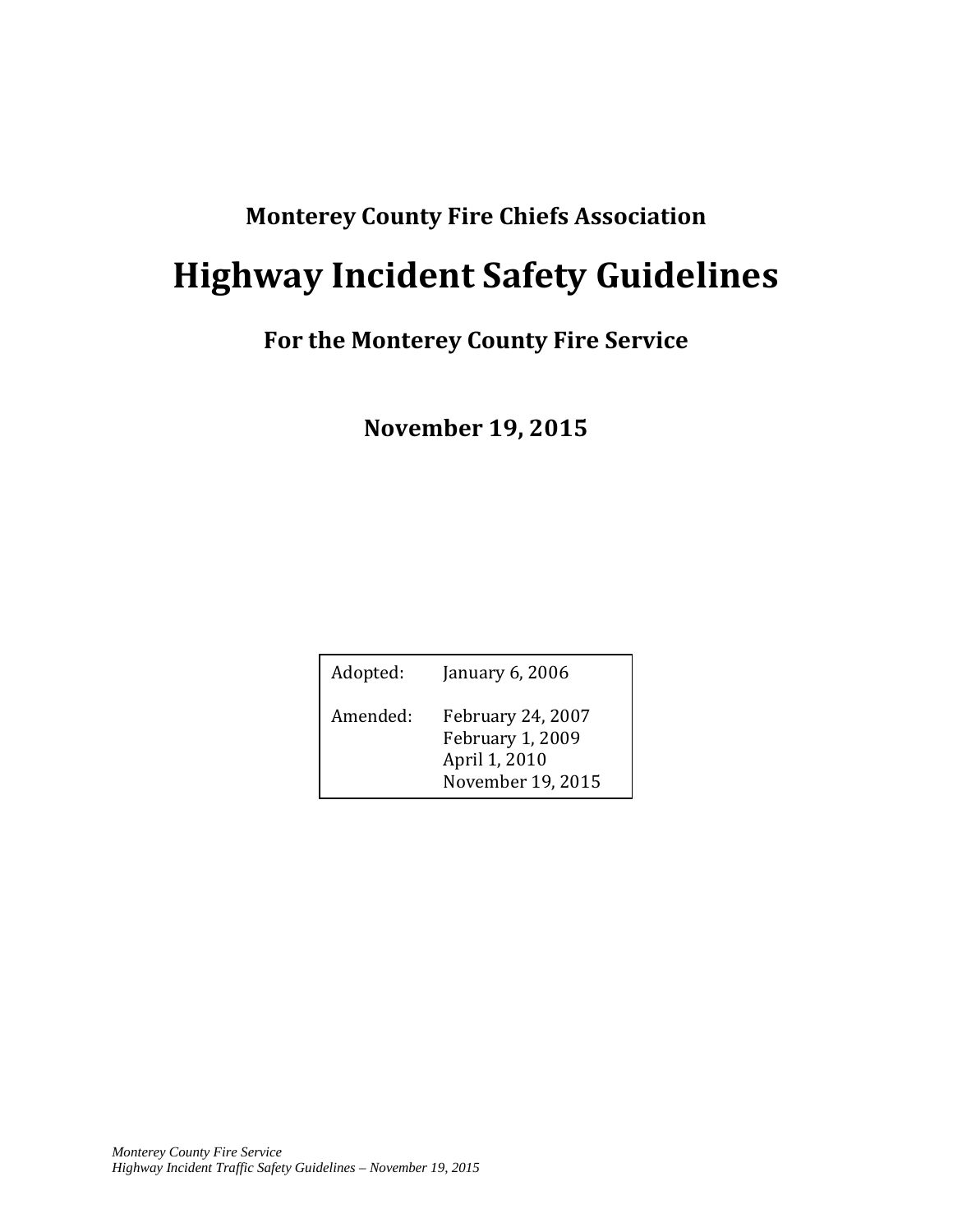### **Table of Contents**

| I.     | <b>Purpose</b>                                               | $\boldsymbol{4}$ |
|--------|--------------------------------------------------------------|------------------|
| II.    | <b>Scope</b>                                                 | 4                |
| III.   | <b>National Unified Goal for Traffic Incident Management</b> | 5                |
| IV.    | <b>Move It or Work It</b>                                    | 5                |
| V.     | <b>Overview</b>                                              | 6                |
| VI.    | <b>Guiding Principles</b>                                    | 7                |
| VII.   | <b>Terminology / Definitions</b>                             | 8                |
| VIII.  | <b>Response Procedures</b>                                   | 12               |
| IX.    | <b>First Arriving Unit Initial Actions</b>                   | 13               |
| X.     | <b>Emergency Scene Management</b>                            | 14               |
| XI.    | <b>Advance Warning</b>                                       | 15               |
| XII.   | <b>Vehicle Placement</b>                                     | 16               |
| XIII.  | <b>Blocking / Shielding</b>                                  | 18               |
| XIV.   | <b>Emergency Alert Signal</b>                                | 19               |
| XV.    | <b>Scene Safety</b>                                          | 20               |
| XVI.   | <b>General Safety Considerations</b>                         | 20               |
| XVII.  | <b>Highly Visible, Highly Reflective Safety Garments</b>     | 22               |
| XVIII. | <b>Emergency Vehicle Lighting</b>                            | 23               |
| XIX.   | <b>Recommended Minimum Equipment</b>                         | 24               |
| XX.    | <b>EMS Aircraft Operations</b>                               | 25               |
| XXI.   | <b>Multiple Casualty Incidents</b>                           | 25               |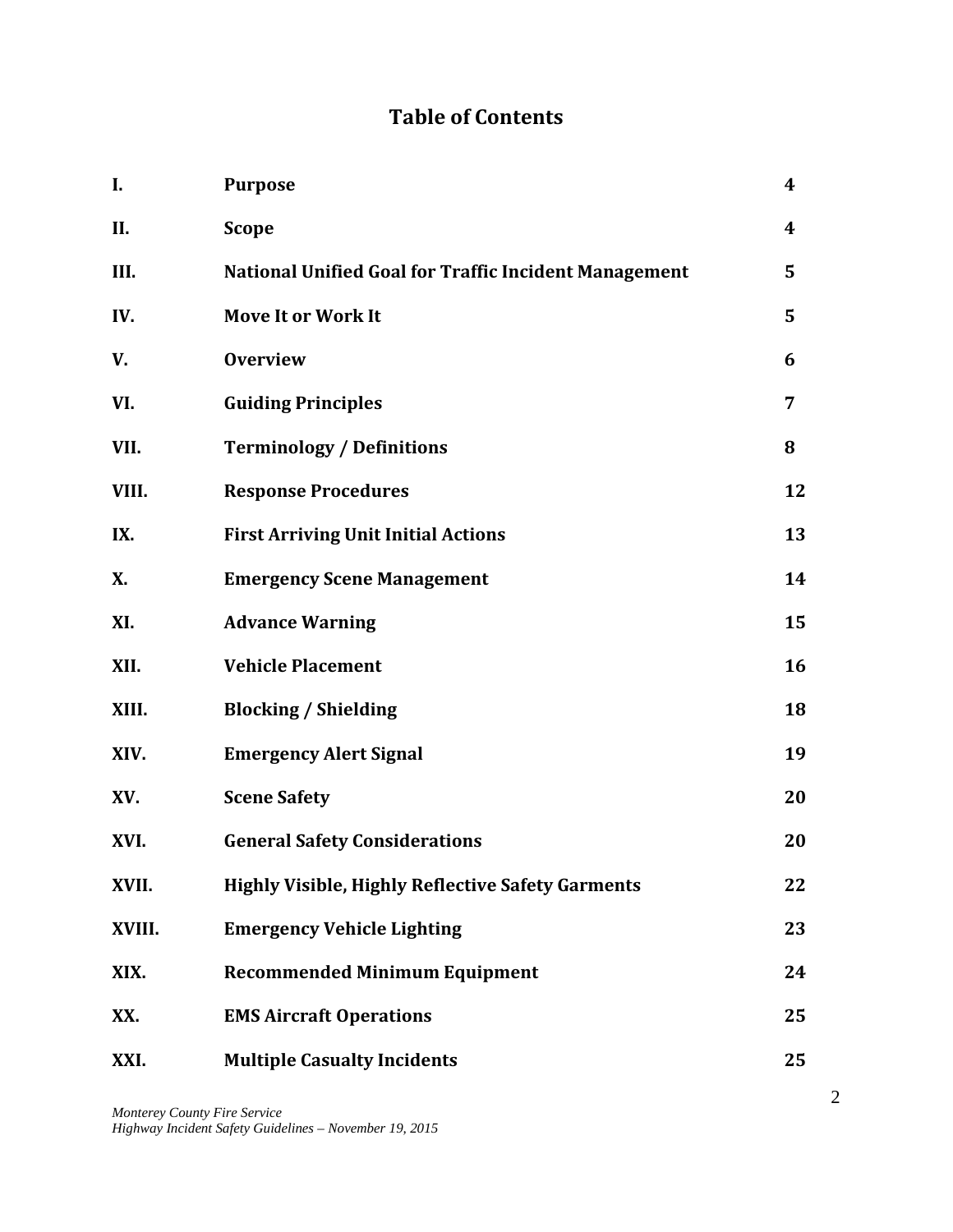| XXII.  | <b>Training</b>           | 25 |
|--------|---------------------------|----|
| XXIII. | <b>Reference Material</b> | 26 |
| XXIV.  | <b>Diagrams</b>           | 27 |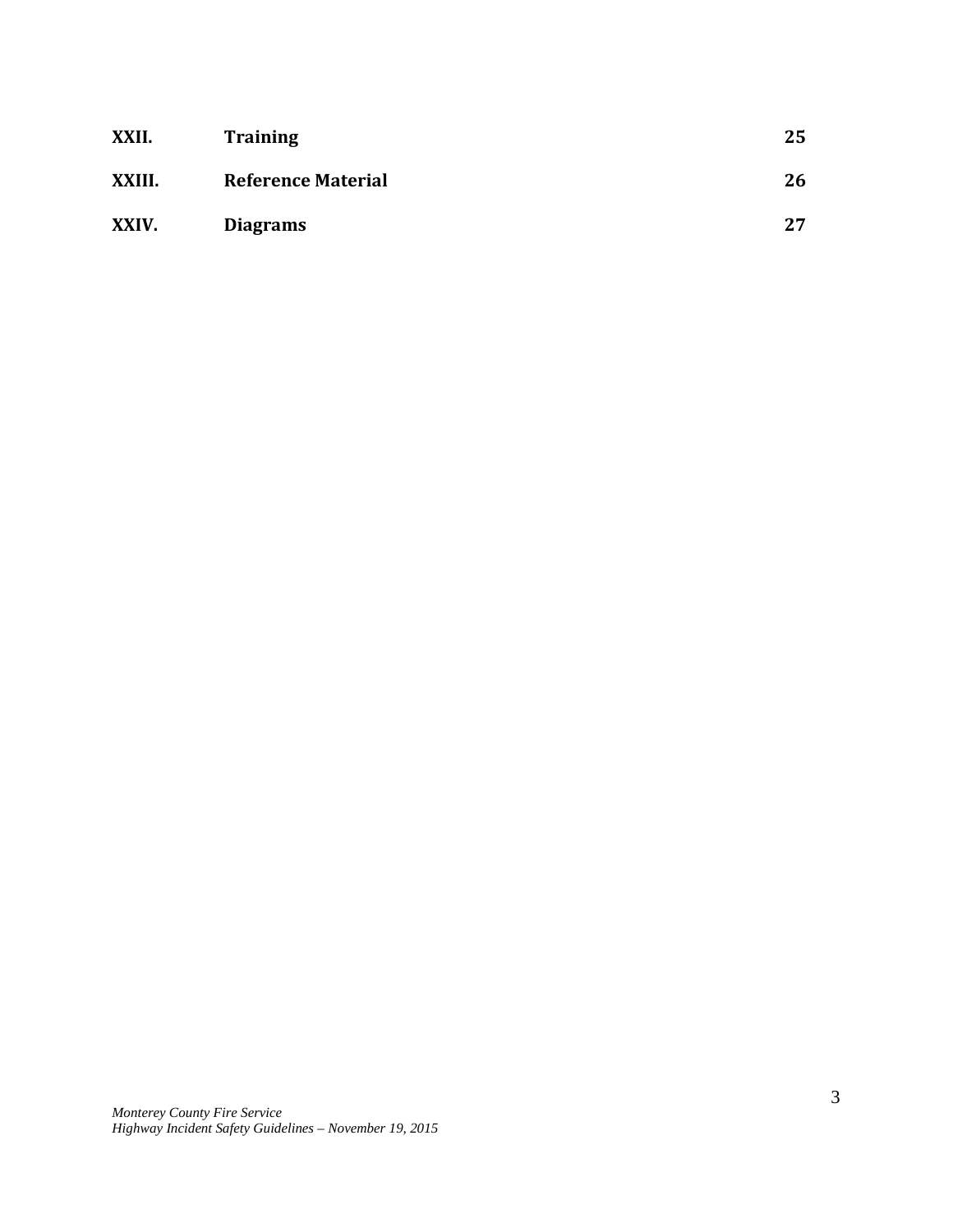#### **MONTEREY COUNTY FIRE CHIEFS ASSOCIATION FIRE OPERATIONS MANUAL SECTION 9**

# **Highway Incident Safety Guidelines**

#### **I. Purpose:**

The purpose of this document is to provide the Monterey County fire service, and support agency personnel, highway incident safety guidelines while operating at the scene of a traffic incident management area on or near a highway or roadway.

These guidelines are also provided for Monterey County fire service agencies to assist them in complying with nationally recognized industry standards such as the 2013 Edition of NFPA 1500 Section 8.7 "Traffic Incidents," the 2013 edition of NFPA 1451 Section 8.5 "Safe Operation at Highway Incidents, specifically Sections 8.5.1 and 8.5.1.1, 23 CFR 634 from the Federal Highway Administration, and the 2014 California Supplement of the MUTCD, California Department of Transportation, November 7, 2014.

In accordance with NFPA 1451 Section 8.5.1, and specifically NFPA 1500 Section 8.7.2 "Each department shall establish, implement, and enforce standard operating procedures regarding emergency operations for traffic incidents.

The use of these guidelines is not intended to conflict with any established local, State, or Federal laws or regulations relating to operations at an emergency or non-emergency highway incident. The guidelines are provided to assist agencies in meeting such laws and regulations.

The compelling purpose of these guidelines is to increase the level of safety and awareness for emergency responders and support personnel during incidents on or near a highway.

#### **II. Scope:**

These guidelines shall apply to fire service personnel and agencies that response to, and operate at emergency and non-emergency incidents within Monterey County on any type of highway or roadway. These guidelines should also apply to other agencies and personnel that response to, and operate at emergency or non-emergency highway incidents being controlled by a public safety agency.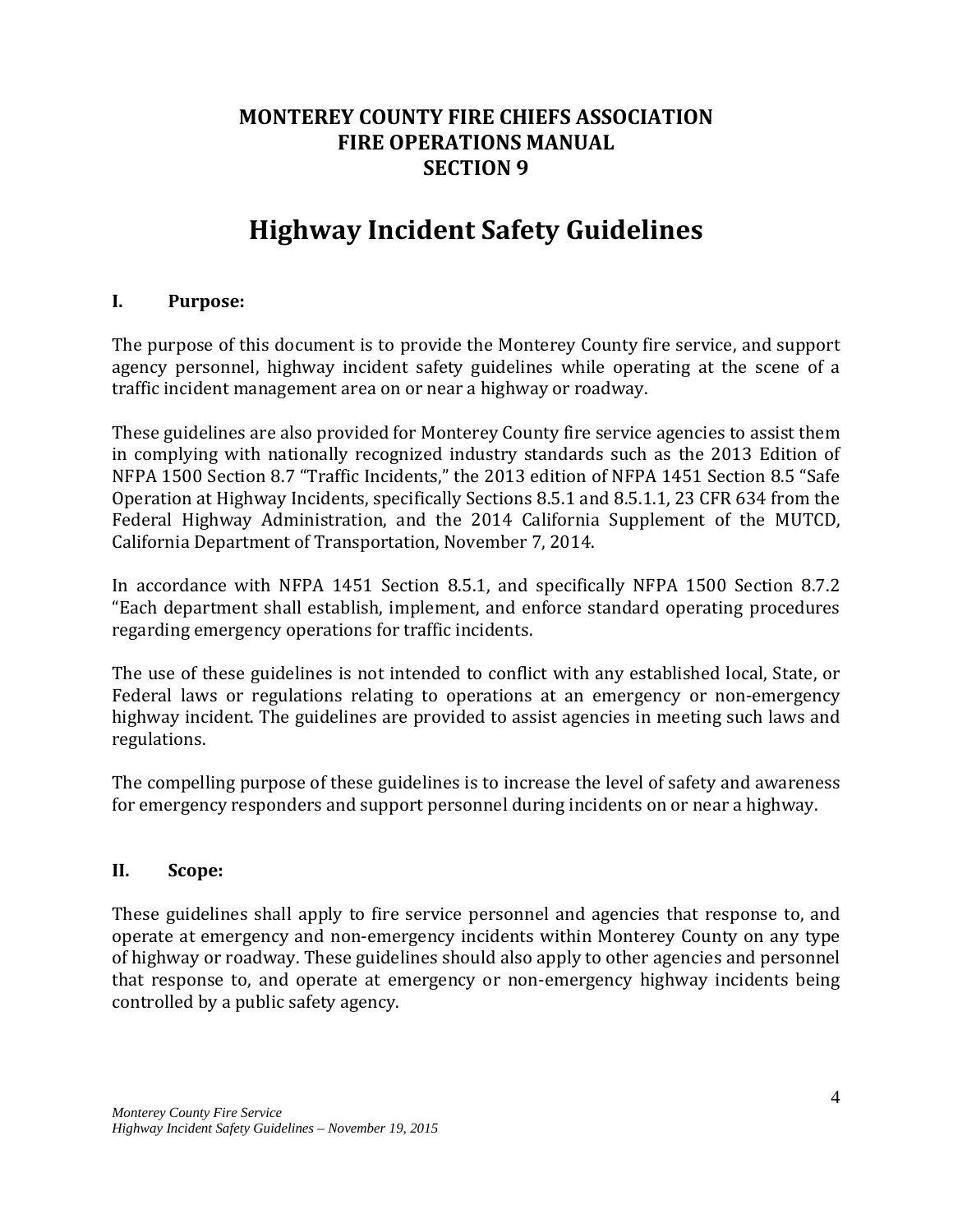#### **III. National Unified Goal for Traffic Incident Management**

Formally adopted on November 20, 2007, the National Unified Goal (NUG) for Traffic Incident Management is a national strategy to promote, develop, and sustain multidisciplinary, multijurisdictional Traffic Incident Management (TIM) Programs to achieve enhanced responder safety; safe, quick traffic incident clearance; and prompt, reliable, interoperable communications. The overall goal is to achieve three major objectives of the National Unified Goal through 18 strategies. The three major objectives are:

- 1. *Responder Safety* Improving responder safety by developing recommended practices for responder safety, enforcing "Move Over, Slow Down" laws, and developing driver awareness programs designed to teach drivers how to react to emergencies on the roadway in order to prevent secondary incidents, including traffic incident responder injuries and death.
- 2. *Safe, Quick Clearance* Striving to quickly and safely clear an incident scene by developing and adopting multidisciplinary procedures for coordination of Traffic Incident Management operations based on national recommended practices and procedures, commit to achieving goals for traffic incident response and clearance times, and having Traffic Incident Management responders and resources available 24 hours a day.
- 3. *Prompt, Reliable, Incident Communications* Improving traffic incident related communications by developing standardized traffic incident communications practices and procedures, having responders receive prompt notification of traffic incidents, developing interoperable voice and data networks, improve integrated broadband emergency communications systems, encourage development of more prompt and reliable traveler information systems, and actively partner with news media and information service providers to provide prompt, reliable incident information to the public.

These guidelines are intended to help achieve the three major objectives of the National Unified Goal by improving responder safety, encouraging safe, quick clearance, and supporting prompt, reliable incident communications.

#### **IV. Move It or Work It**

Under the above objective of "Safe, Quick Clearance," the concept of "Move It or Work It" should be considered by first responders arriving at the scene of a highway incident such as a traffic collision on a highway or roadway. The general concept of "Move It or Work It" involves quickly and safely moving vehicles from the roadway to a safe location when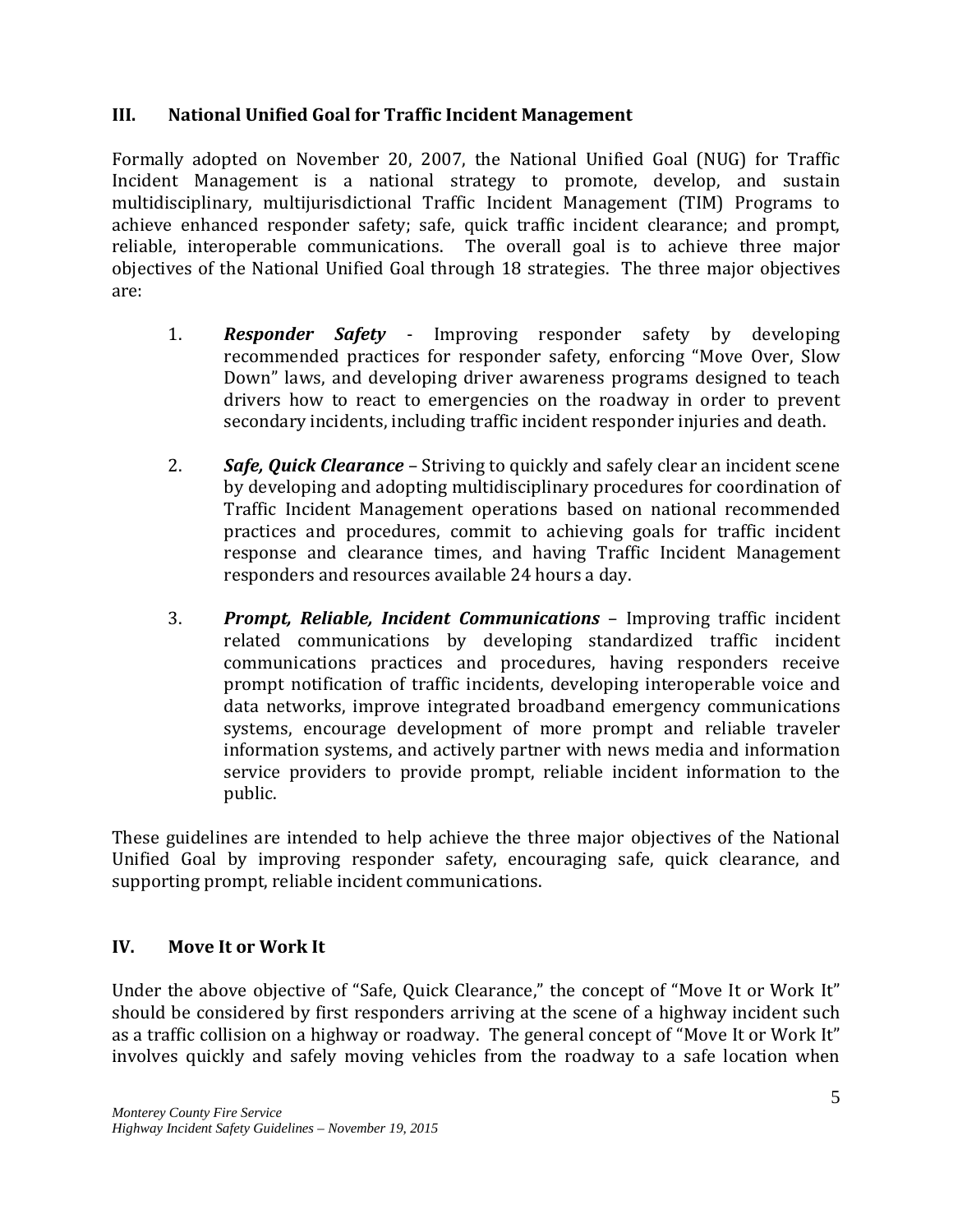certain conditions are present. Employing this concept reduces the exposure to emergency responders on the highway to vehicular traffic, (limit time, limit exposure) reduces the exposure to involved motorists from vehicular traffic, reduces traffic congestion, reduces the chance of a secondary incident, and reduces the amount of emergency vehicles needed at the scene of a highway incident.

When deciding to "move" the vehicles or "work" the incident, three conditions must be considered. The three conditions are:

- A. Are there any injuries?
- B. Is the vehicle or vehicles driveable? (capable of being driven)
- C. Is there a safe location to move the vehicle or vehicles to?

If there are no injuries, if the vehicle or vehicles are driveable, and if there is a nearby safe location, the vehicle or vehicles should be moved from the highway or roadway to a safe location. When moving such vehicles, any licensed driver is allowed to move the vehicle or vehicles under these conditions. California Vehicle Code Section 20002(a) requires motorists to move vehicles to a safe location under these conditions. On-scene emergency responders should help facilitate the moving of vehicles under the above conditions in order to quickly restore the normal flow of traffic and reduce the chance of a secondary incident.

Since law enforcement agencies have investigative authority for traffic collisions on a highway or roadway, if there is doubt concerning the above conditions, consultation with the appropriate law enforcement agency may be prudent.

#### **IV. Overview:**

For the purpose of these guidelines, the term "highway" shall mean a way or place of whatever nature, publicly maintained and open to the use of the public for purposes of vehicular travel. The term "highway" and "street" are synonymous.

All emergency responders should understand and appreciate the high risk that personnel are exposed to when operating at a highway incident, or in a traffic incident management area, on or near a highway. Responders should always operate within a protected area at any type of highway incident near motor vehicle traffic.

Always consider that moving vehicles are a threat to your personal safety and a threat to the personnel and equipment that operate on or near a highway. At every highway incident scene, personnel are exposed to passing motorists with varying degrees of driving ability and attitudes. At any time, a motorist may be driving without a legal driver's license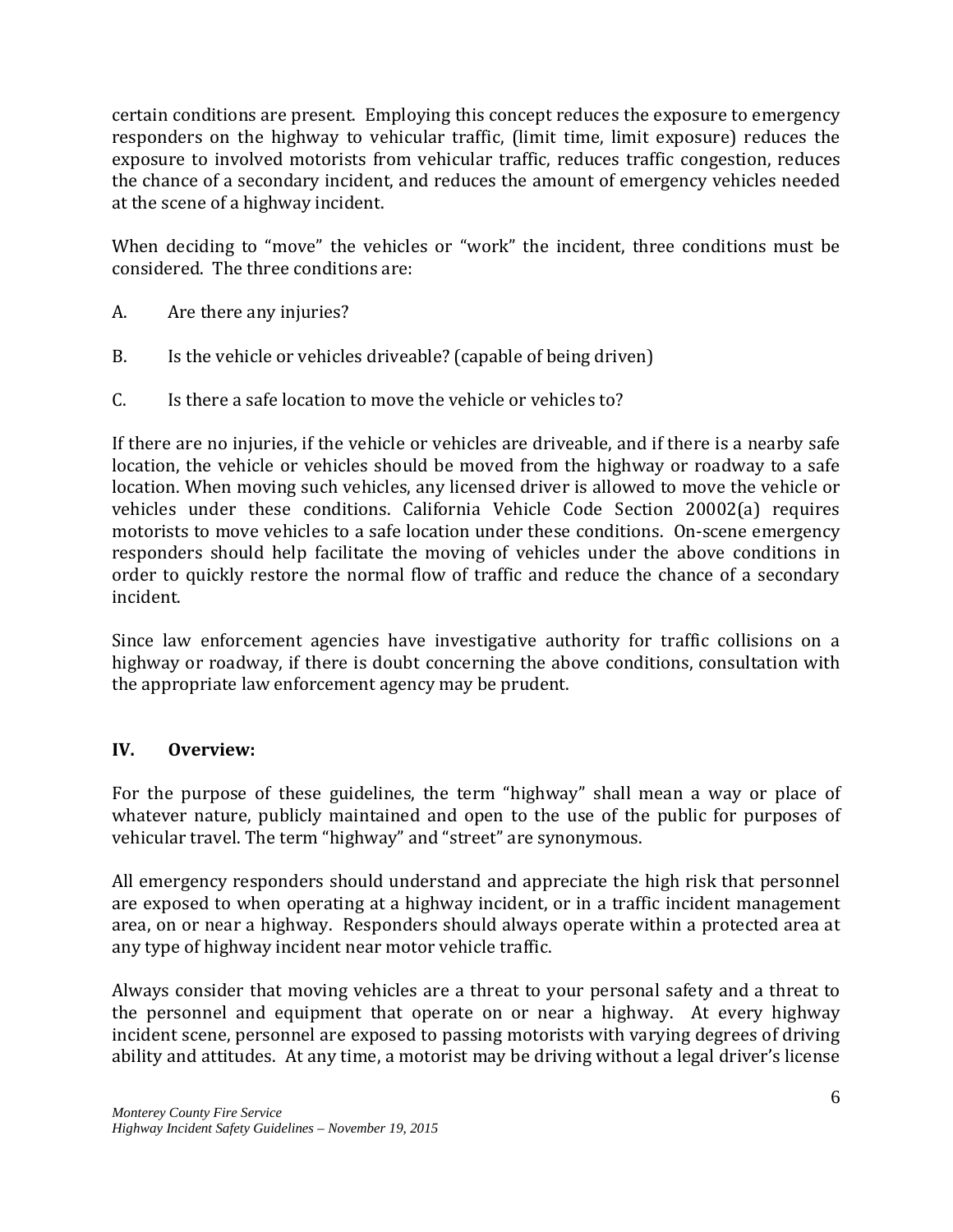that may have a severe impact on the ability of the driver to operate the motor vehicle in a safe and controlled manner.

Drivers may also display poor or aggressive driving attitudes that would both affect the driver's ability to drive in a safe manner. Approaching vehicles may be driven at speeds from a creeping pace to well beyond the posted speed limit. Some of these vehicle operators may be vision impaired, under the influence of alcohol and/or drugs, or have a medical condition that affects their judgment and impacts their ability to operate a motor vehicle safely and under control.

In addition, motorists may be completely oblivious to your presence due to any number of distractions including but not limited to, cell phone use, loud music, personal hygiene activities, children and pets, various electronic devices, inclement weather, terrain, or building obstructions. Approaching motorists will often be looking at the incident scene and not the road in front of them. Assume that all approaching traffic is a threat to your personal safety until proven otherwise.

It should be clearly understood that there is no means of protection or advance warning that will absolutely protect emergency response personnel from hazards or potential hazards while operating at highway incidents. Personnel at these incidents should hazards while operating at highway incidents. always be aware of the conditions around them recognizing that they may need to take immediate evasive action to protect themselves or others in the event an errant motorist has entered into the Temporary Traffic Control area.

#### **V. Guiding Principles:**

Understanding that there is no absolute means to protect emergency response personnel at the scene of a highway incident, personnel are urged to constantly keep in mind the "*three guiding principles"* when operating at the scene of a highway incident. Recognizing these three guiding principles will increase the margin of safety for personnel operating at highway incidents. The three guiding principles are:

- 1. *Provide Advance Warning -* Personnel operating at a highway incident, should provide some form of appropriate advance warning to motorists of an approaching emergency scene. Advance warning devices may include signs, traffic cones, flares, barricades, tubular markers, or any other temporary traffic control devices. There are times however, that passive traffic control is appropriate and there is no need for additional measures.
- 2. *Leave Space -* In order to create a safe operating space, personnel should position fire apparatus or other emergency vehicles in a manner that best protects the incident scene and the work area. Such positioning affords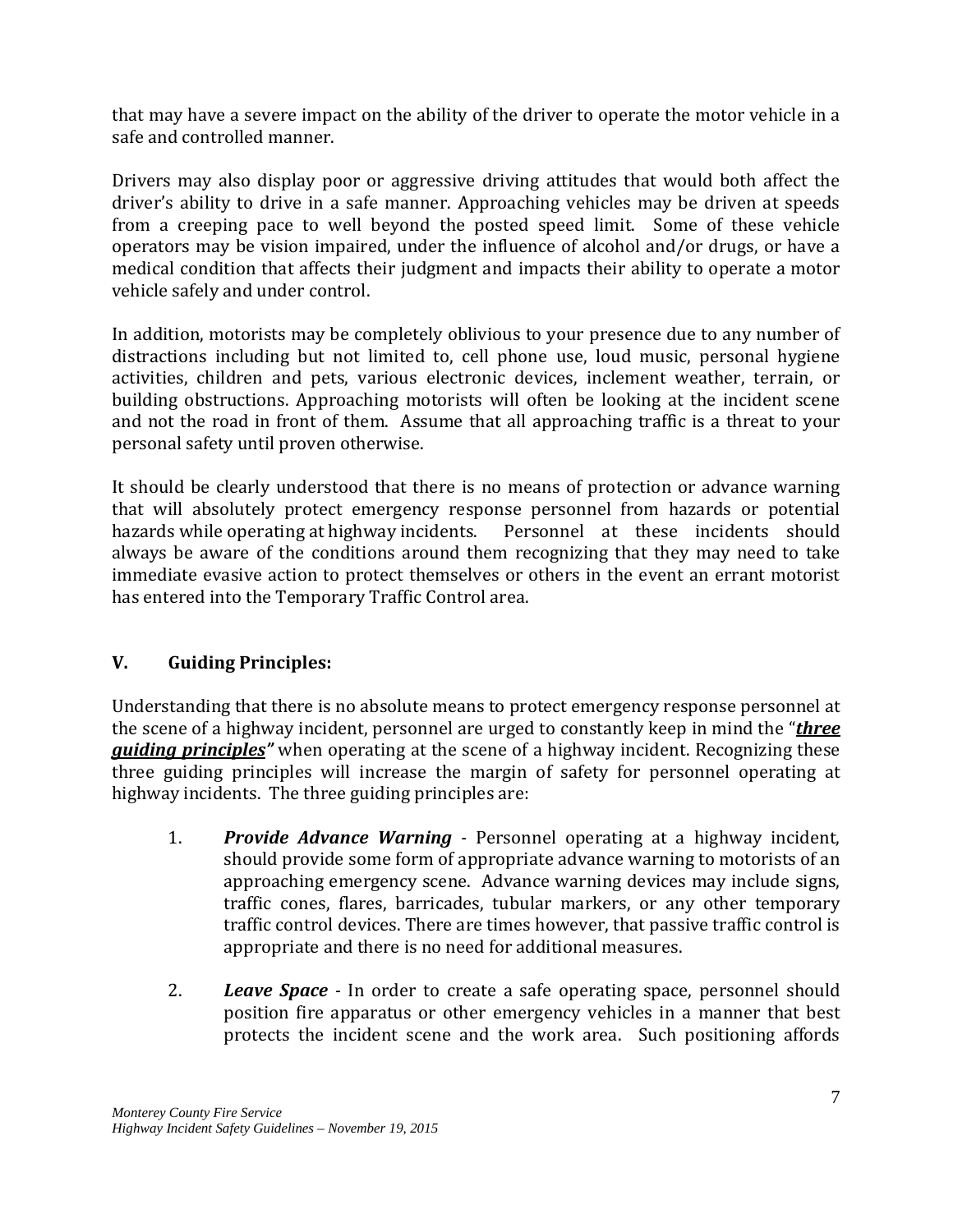protection to personnel from the hazards of working in or near motor vehicle traffic.

3. *Be Seen -* To increase the level of visibility of the emergency response personnel at the scene of a highway incident on, or near a highway with motor vehicle traffic, all personnel should wear a highly-visible, highlyreflective ANSI rated class II garment or vest at a minimum.

#### **VI. Terminology / Definitions:**

- A. The following terms are related to these guidelines and should be used during incident operations, post-incident analysis, and training activities involving a highway incident:
	- 1. **Advance Warning –** Notification procedures that advises approaching motorists of an incident ahead and to prepare for a transition from normal driving status to that required by temporary emergency traffic control measures.
	- 2. **Block** Positioning of a vehicle, preferably a fire apparatus, (fire engine, water tender, etc.) at an angle to the lanes of traffic creating a physical barrier between upstream traffic and the work area.
	- 3. **Buffer Space / Zone** The distance or space between personnel and block vehicles in the protected work zone and nearby motor vehicle traffic.
	- 4. **Channelizing Devices –** Lightweight, portable devices used to warn, guide, or delineate traffic such as cones, barricades, or tubular markers.
	- 5. **Downstream** The direction that traffic is moving as vehicles travel away from the incident scene.
	- 6. **Fend-Off Position** The angled position of the block / shield vehicle or apparatus within a lane or lanes of traffic intended to create a protected area for workers or victims.
	- 7. **Flagging -** The act of controlling traffic in such a manner as to cause the safe and smooth flow of traffic past an incident.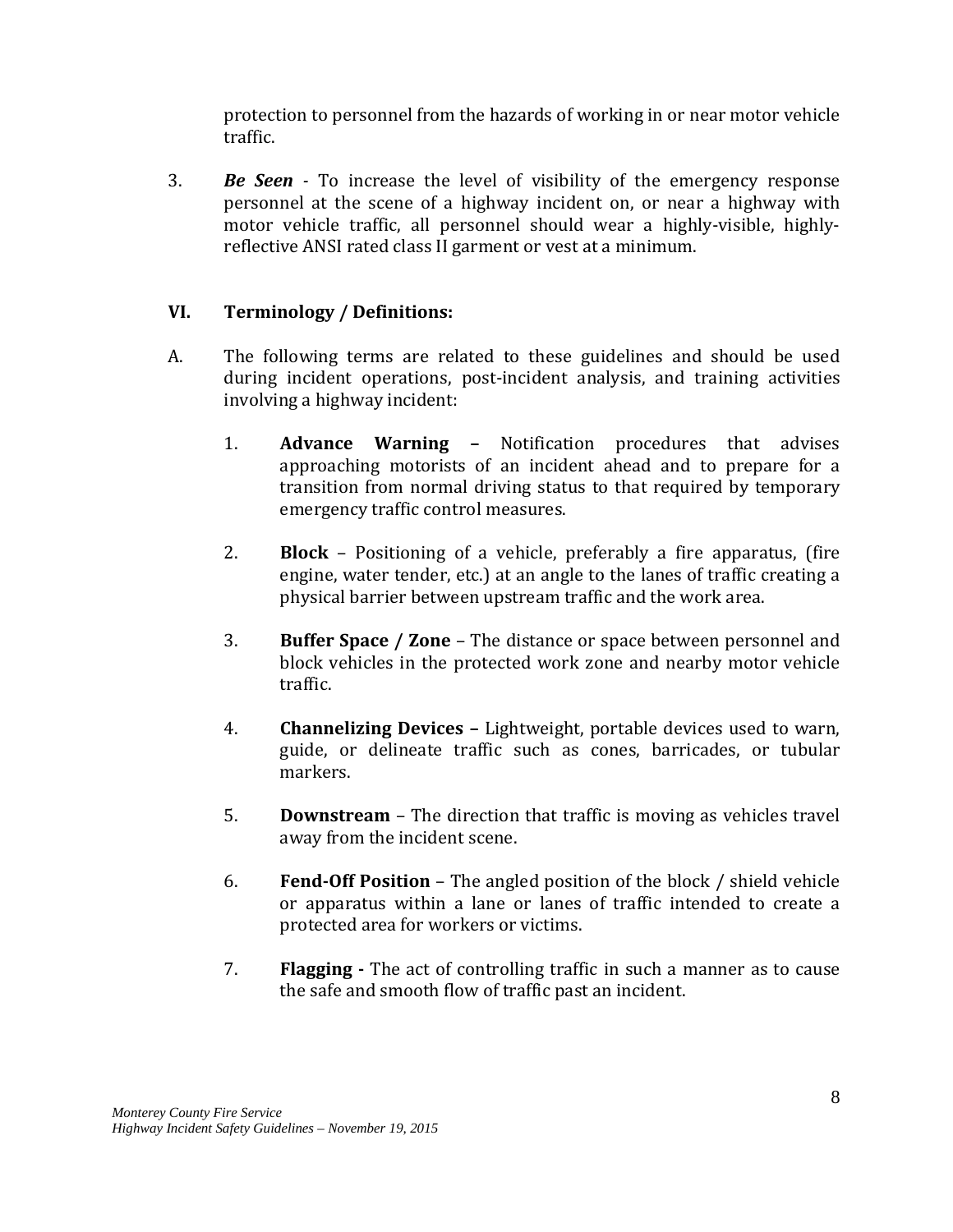- 8. **Highway –** Is a way or place of whatever nature, publicly maintained and open to public use for purposes of vehicular travel. Highway includes a street, freeway, or any type of roadway.
- 9. **Incident Space / Zone –** The physical area of a highway within which emergency personnel perform their fire, EMS, and rescue tasks at a traffic-related incident.
- 10. **Intermediate Traffic Incident** Is a situation that typically affects travel lanes for a period of 30 minutes to 2 hours, and usually requires traffic control on the scene to divert road users past the blockage.
- 11. **Lateral Buffer** Is the area between the point on the blocking / shield vehicle farthest away laterally from center of the lane being blocked and the tangent line of warning devices, such as traffic cones, that run end of the transition area and the beginning of the termination area. This area should be no less than 2 feet wide.
- 12. **Lane Identification –** Refers to the designation of a lane of traffic by assigning a numerical numeral starting from the lane closest to the centerline, with an assigned number of "1", and moving outward to the shoulder or curb of the highway. Thus, a north / south highway with two lanes in each direction would have designated lanes of #1 and #2 in the northbound direction, and lanes #1 and #2 in the southbound direction.
- 13. **Linear Blocking** Is the positioning of a blocking vehicle completely within a lane of traffic, not angled, and positioned parallel to the traffic lane.
- 14. **Major Traffic Incident** These are typically traffic incidents involving hazardous materials, fatal traffic crashes, involving numerous vehicles, and other natural or man-made disasters. These traffic incidents typically involve closing all or part of a roadway facility for a period exceeding 2 hours.
- 15. **Minor Traffic Incident** These incidents are typically disabled vehicles and minor crashes that result in lane closures of less than 30 minutes.
- 16. **Move It or Work It** Is the concept of moving vehicles from the roadway when involved in an incident such as a traffic collision when the conditions are such that there are no injuries, the vehicles are drivable, and there is a safe location to move the vehicles to; "move it."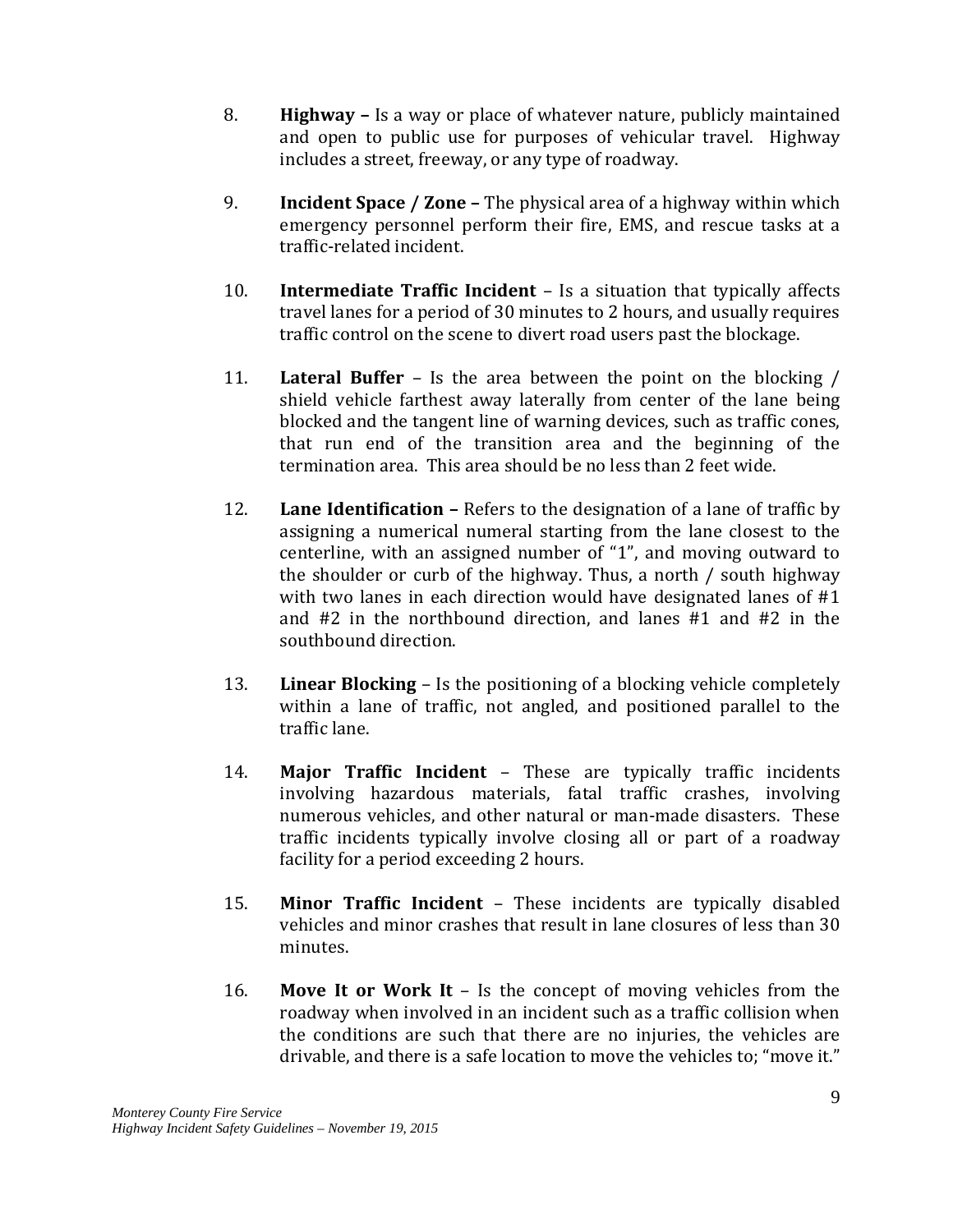If any of the above conditions are present, then take the appropriate actions necessary without moving the vehicles; "work it." California law (VC 20002(a) allows vehicles to be moved under these circumstances. Since law enforcement agencies have investigative authority at the scene of a traffic collision, it may be prudent to consult with them when there are doubts about moving vehicles from the roadway.

- 17. **Passive Traffic Control** When circumstances (i.e., length of closure, speed of traffic, etc.) dictate that the placement of emergency response vehicles is such that motorists have ample warning of a blockage then additional traffic control measures need not be implemented.
- 18. **Protection Vehicle** A vehicle or apparatus placed upstream from the traffic incident intended to serve as a block or shield creating a protected area for workers or victims operating in the work or incident area.
- 19. **Queue Length -** The estimated time or distance that vehicles will be slowed or stopped due to an incident on the highway that affects the normal flow of traffic.
- 20. **Roadway** That portion of a highway improved, designed, or ordinarily used for vehicular traffic.
- 21. **Rolling Roadblock** ("round robin") When there is a full closure on a multi-lane roadway, law enforcement will use their emergency lights to get ahead of traffic approaching the queue and slow down the motorists prior to reaching the stopped traffic.
- 22. **Shadow** The protected work area at a traffic-related highway incident that is shielded by the block from fire apparatus or other emergency vehicles.
- 23. **Street -** Is a way or place of whatever nature, publicly maintained and open to the use of the public for purposes of vehicular travel. Street includes highway.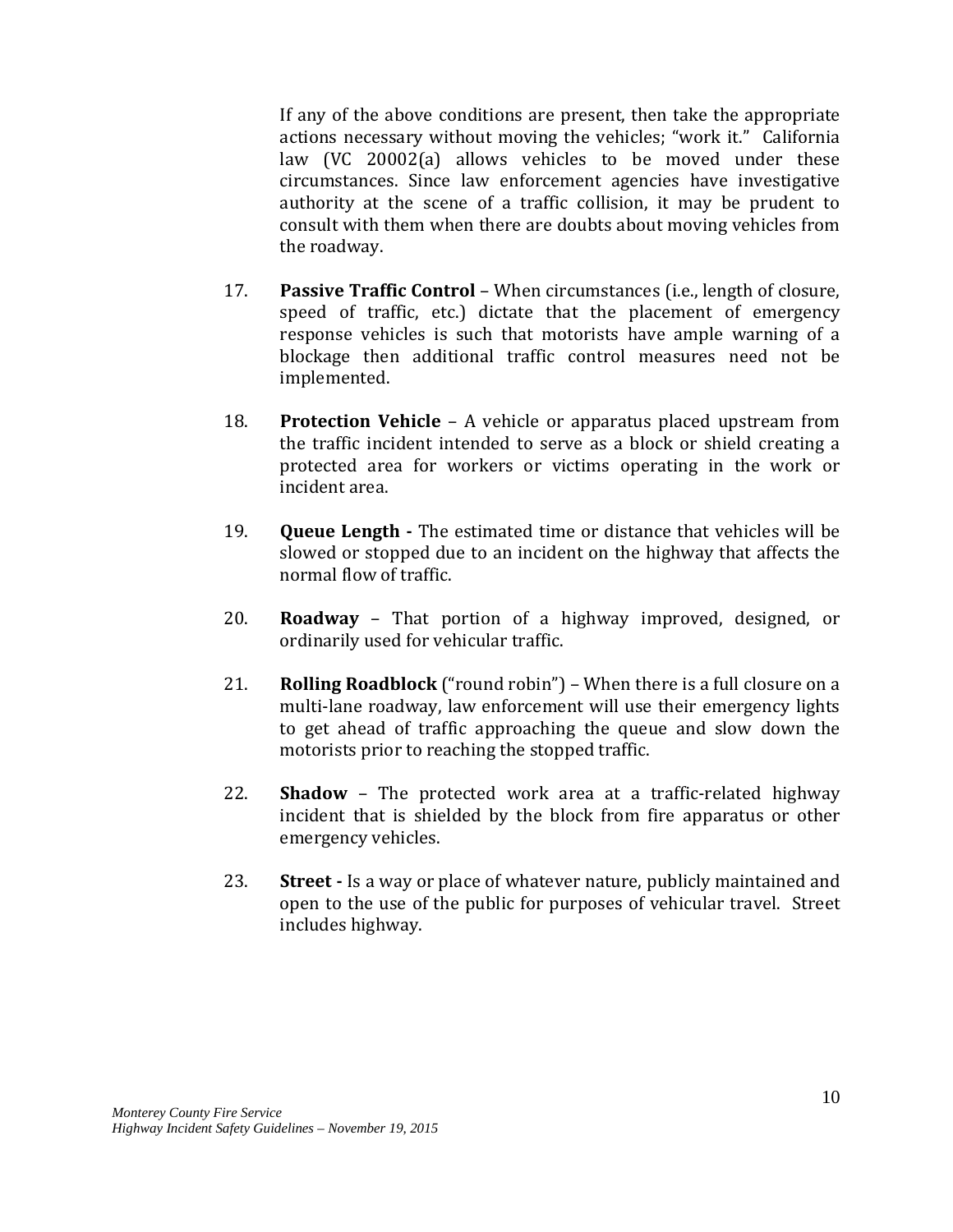- 24. **Take What You Need, Give Back When you Can** Is the concept of protecting and using as many lanes as necessary to conduct a safe operation within the work area; "Take What You Need." A general rule is blocking a "lane +1" (involved lane plus an additional lane) that will provide sufficient space to operate safety in the event that hose lines are deployed or extrication of a patient is needed. Once these operations are completed, blocked lanes should be reopened to traffic as soon as posible; "Give Back When You Can."
- 25. **Tangent: -** Warning devices such as traffic cones or flares placed from a point extending from the end of the upstream taper along the side of the incident to a point that begins the downstream transition space/zone. The distance between the tangent line and the nearest emergency vehicle should be no less than 8 feet at a minimum.
- 26. **Taper** The action of merging one or more lanes of traffic into fewer moving lanes.
- 27. **Temporary Traffic Controls Devices**  Items such as cones, signs, or flares used to warn or guide traffic on a highway. The primary functions of Temporary Traffic Controls Devices at a Traffic Incident Management Area are to move road users reasonably safely and expeditiously past or around the traffic incident, to reduce the likelihood of secondary traffic collisions, and to preclude unnecessary use of the surrounding local road system.
- 28. **Termination Space/Zone –** Where traffic is returned to its normal path or flow.
- 29. **Traffic Incident** An emergency road user occurrence, a natural disaster, or other unplanned event that affects or impedes the normal flow of traffic.
- 30. **Traffic Incident Management Area –** A portion or area of a highway where in response to a road user incident, natural disaster, hazardous materials spill, or other unplanned event, authorized officials impose temporary traffic controls. The Traffic Incident Management Area extends from the point of the first warning device to an area where the vehicles return to their original lane alignment and are clear of the incident.
- 31. **Transition Space/Zone –** The area where traffic is moved out of its normal path to comply with traffic control measurers established at the emergency incident.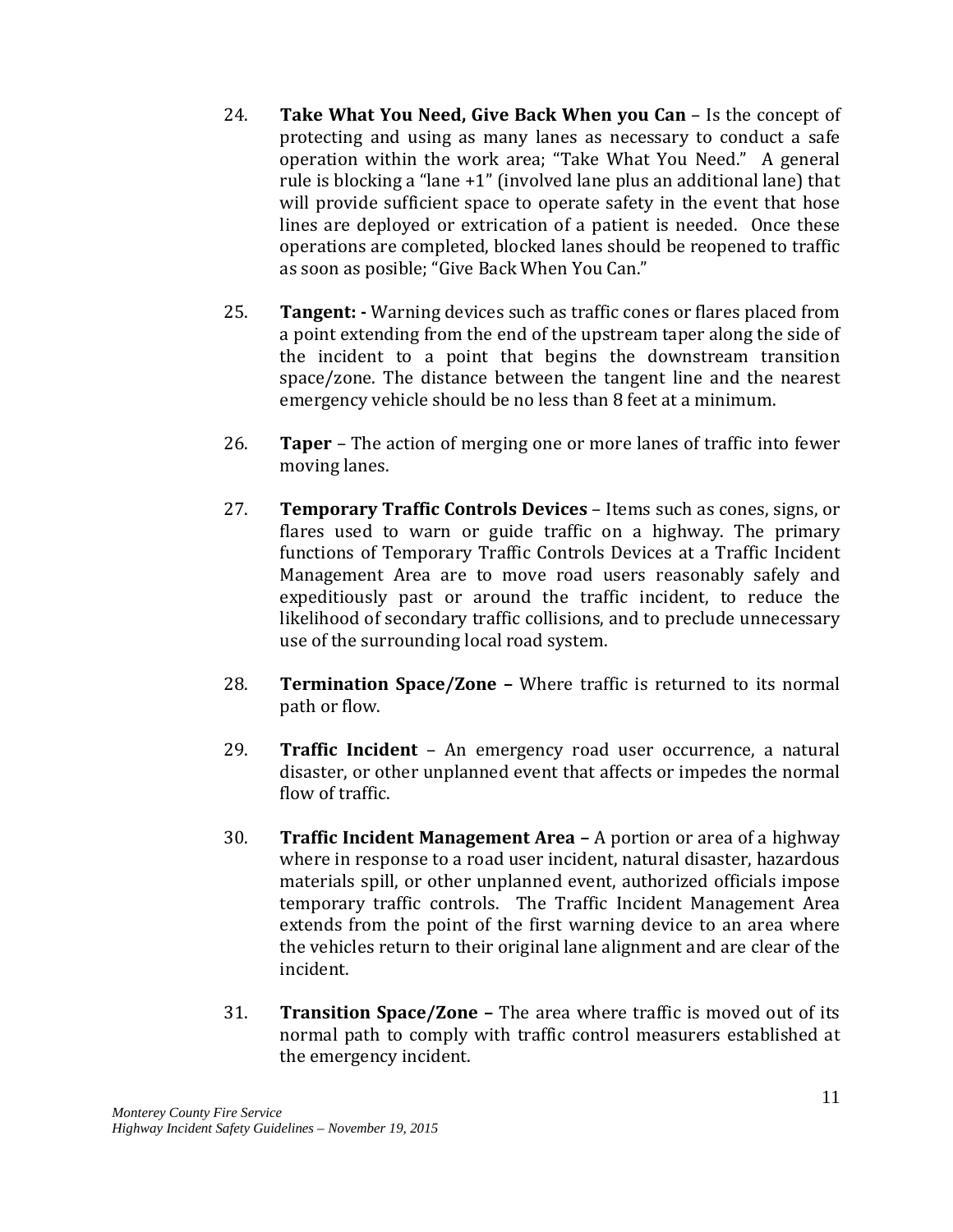- 32. **Upstream** The direction that traffic is moving as vehicles in the affected lanes approach the incident scene.
- 33. **Work Area** The actual area of the incident where emergency personnel are performing actions to mitigate and resolve the incident.
- 34. **Zero Buffer Zone** Is an area where emergency personnel are fully exposed to traffic not protected by a blocking or shield vehicle. These areas should be avoided as much as possible and the storage of equipment, personnel activity, and parking of vehicles should not occur in such an area.

#### **VI. Response Procedures:**

- A. Emergency vehicles responding to a traffic-related incident shall proceed to the incident at a response code that is authorized by their agency. The first arriving unit at the scene of the traffic-related incident shall make a determination, based on the nature or severity of the incident, as to whether other responding units should increase the code of their response, decrease the code of their response, or cancel their response all together.
- B. It is recommended that at least two emergency vehicles from a public safety agency, excluding a responding ambulance, respond to any report of a trafficrelated incident.
	- 1. For the purposes of this section, the second emergency response vehicle may be a law enforcement unit providing confirmation can be made that a law enforcement vehicle is responding to the incident.
- C. Responding to a traffic-related incident in a privately owned vehicle without being equipped with emergency lighting or other warning devices is highly discouraged and not recommended by these guidelines.
- D. Whenever an on-scene law enforcement agency has assumed incident command and cancels responding fire and EMS agencies, these responding agencies should comply with this request and cancel their response. Be mindful that an over response by fire, EMS, and law enforcement agencies can make a reasonably safe scene unsafe by the shear number of vehicles and vehicle placement that must be managed by the Incident Commander.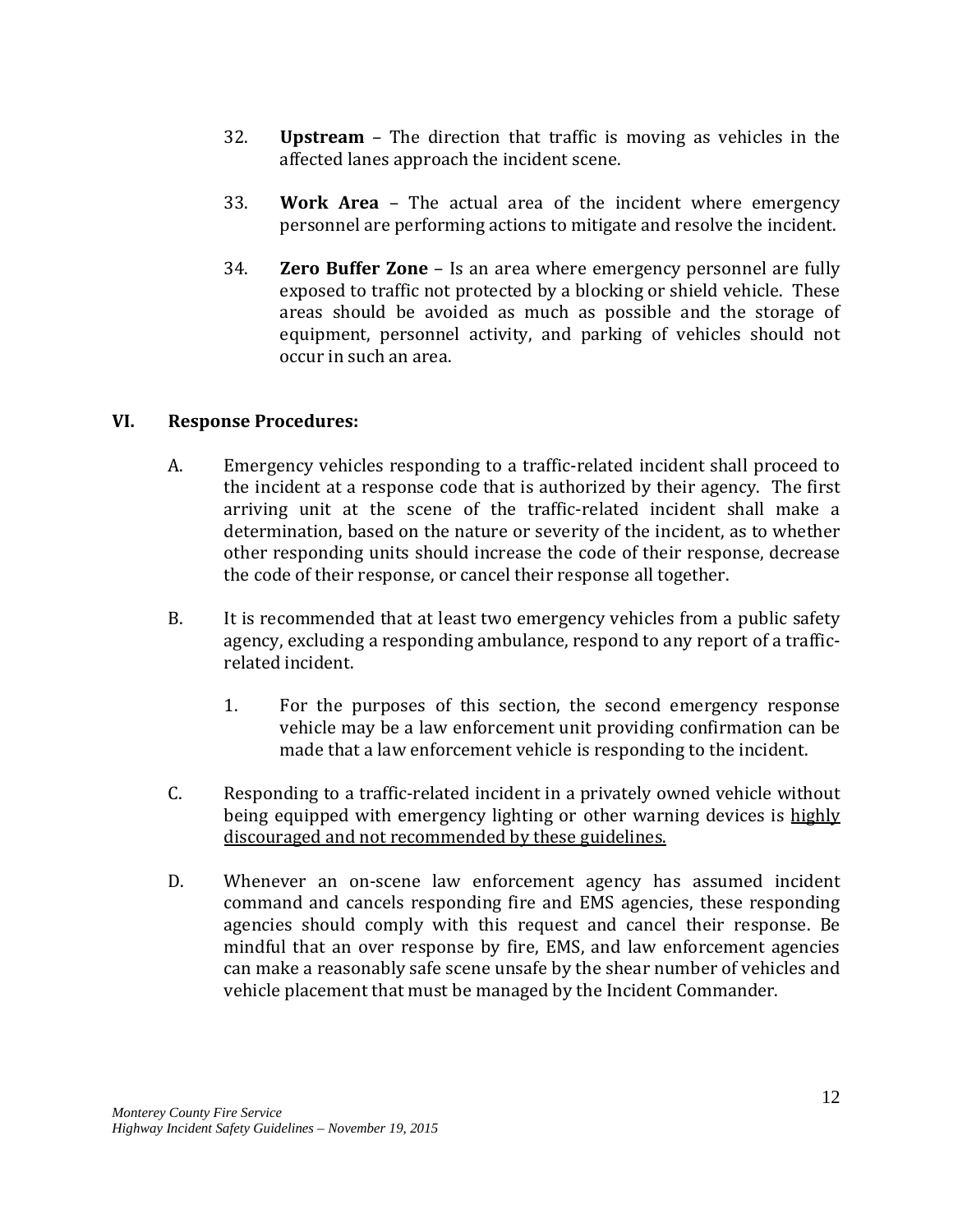#### **VII. First Arriving Unit Initial Actions:**

- A. Report-of-Conditions: The first arriving emergency response vehicle at the scene of a traffic-related incident should provide a report-of-conditions to include the following:
	- 1. Accurate location.
	- 2. Type of incident, i.e.: traffic collision, vehicle fire, etc.
	- 3. Amount of vehicles involved, if known.
	- 4. Traffic conditions such as number of lanes blocked including lane number(s).
	- 5. Initial resources needed such as continuing all responding, or canceling unneeded units.
	- 6. Initial actions taken such as investigating with update to follow, conducting fire attack, etc.
- C. Size-Up: Once the initial report-of-conditions is given, a more complete sizeup of the incident should be conducted and then transmitted when the information is available. The size-up should include:
	- 1. Need for traffic control including advance warning and, or, temporary traffic control devices.
	- 2. Number of victims, types and numbers of injuries (major injuries, minor injuries, persons trapped, etc)
	- 3. Notification to incoming units of the best access.
	- 4. Scene hazards involved such as fire, hazardous materials, engine fluids, scattered debris, etc.
	- 5. Obstructions such as fallen utility poles, downed wires, etc.
	- 6. Additional resources needed such as engine companies, ambulances, EMS aircraft, towing vehicles, etc.
	- 7. Cancellation of unneeded resources.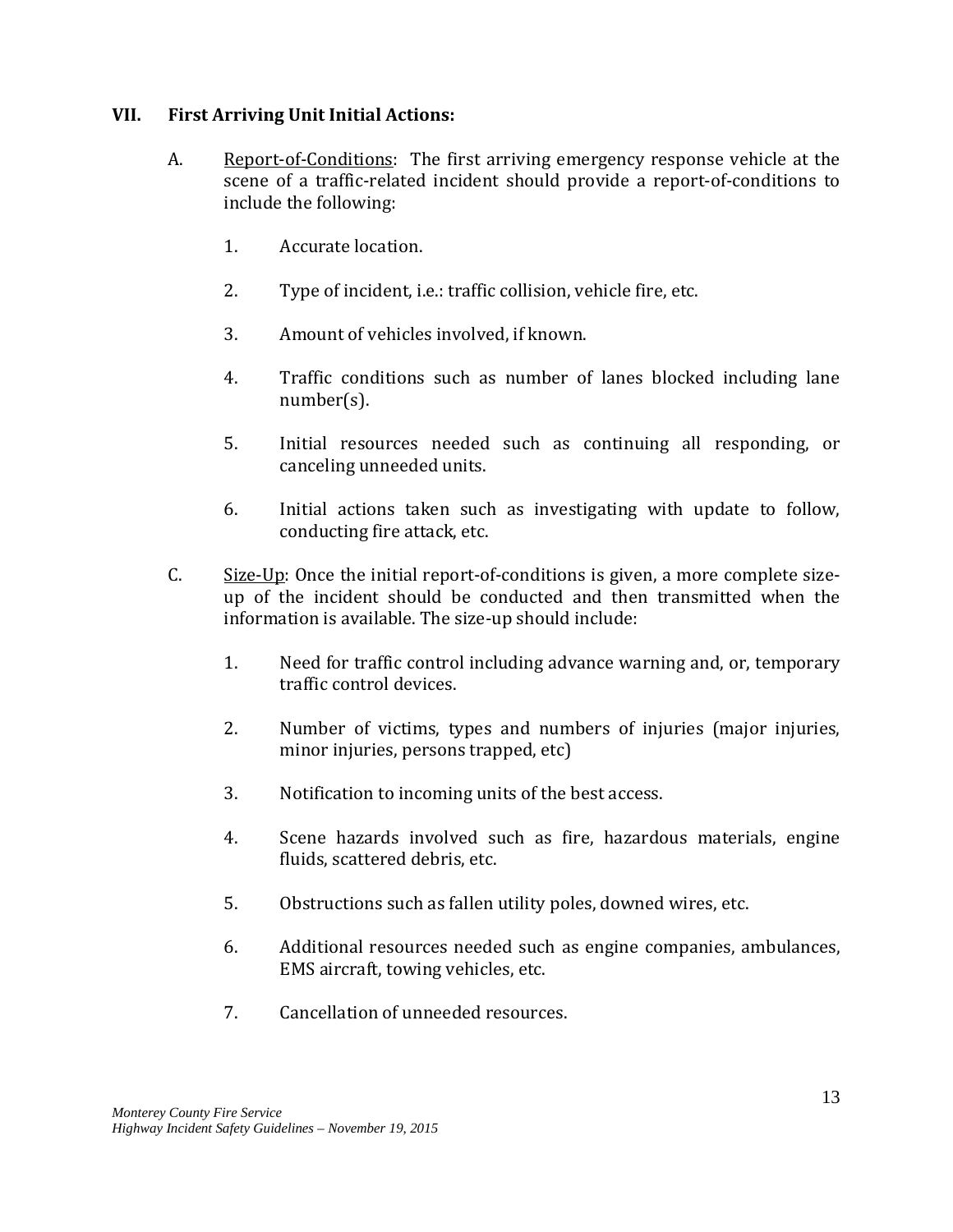8. Assignments to incoming units such as placement of "block" vehicle, placement of advance warning devices, extrication assignment, etc.

#### **VIII. Emergency Scene Management:**

A. Scene Management Responsibility:

Scene management responsibility for a highway incident shall be vested in the appropriate public safety agency having primary investigative authority for the incident. For a traffic collision or similar highway incident, this is normally the law enforcement agency for the jurisdiction where the incident has occurred.

During a highway incident, traffic control is generally the responsibility of the law enforcement agency having primary investigative authority for the incident. Fire and EMS agencies may institute short-term traffic control measures for the protection of emergency response personnel during the initial stages of the incident. Long-term traffic control measures and overall scene management should remain with the appropriate law enforcement agency.

While still maintaining overall incident scene management responsibility, the vested public safety agency having primary investigative authority of a highway incident may designate incident command to another appropriate public safety agency in order to effectively and efficiently manage and coordinate the emergency operations needed at the incident. These emergency operations may include extrication of victims, treatment and transportation of patients, hazard mitigation, requesting resources such as additional fire service vehicles, ambulances, EMS Aircraft, and placement of temporary traffic control devices.

B. Unified Command:

For traffic-related incidents involving multiple public safety and support agencies, a unified command should be implemented.

- C. Incident Command:
	- 1. At any traffic-related incident, or traffic incident management area, and in accordance with National Incident Management System, the incident command system should be utilized and the appropriate positional assignments be given based on the nature of the incident.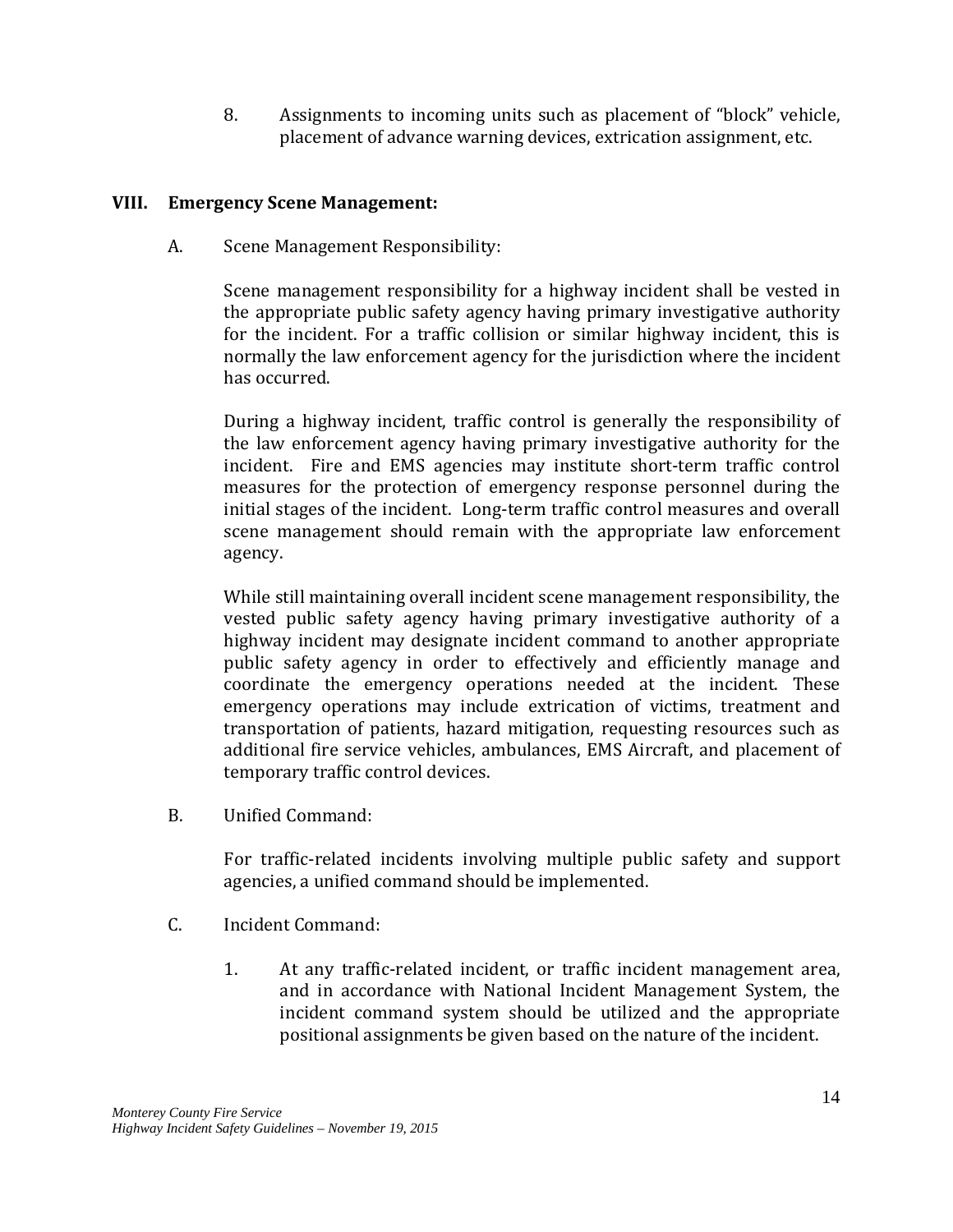- 2. For Monterey County fire service agencies operating at the scene of a highway incident, or traffic incident management area, that involves multiple agencies, the Incident Command System shall be utilized in accordance with standard practices.
- 3. All requests for additional resources by fire service agencies through the mutual aid system shall be requested through Monterey County Emergency Communications or agency communications following standard procedures.
- 4. All radio communications used by fire service agencies at the scene of a highway incident shall follow the Monterey County Fire Chief's Association Fire Radio Communications Policy and Procedures including the use of command and tactical frequencies.

#### **IX. Advance Warning:**

In accordance with NFPA 1500 Section 8.7.7, "the first arriving unit or apparatus shall ensure that traffic is controlled before addressing the emergency operations."

Properly positioned and placed advance warning devices for motorists approaching a highway incident will help increase the level of safety for personnel operating at the incident scene. Advance warning devices will also assist motorists in preparing for driving adjustments that may be needed to safely negotiate their vehicle around an emergency incident or make adjustments to the normal flow of traffic.

Based on the duration of the incident, the proximity of the actual incident to the highway, the impact the incident has on the flow of traffic, and in accordance with NFPA 1500 8.7.5 appropriate and effective advanced warning is highly recommended at the scene of a highway incident.

Advanced warning can be accomplished with the use of temporary traffic control devices such as warning signs, traffic cones, flares, barricades, tubular markers, or vehicles positioned well upstream from the incident with rear amber lights flashing giving motorists an advance warning of an emergency incident ahead.

A. In accordance with NFPA 1500 Section 8.7.6, "warning devices shall be placed and utilized with proper consideration given to visual obstructions such as hills, curves, blind spots, or unusual localized weather conditions such a fog or rain."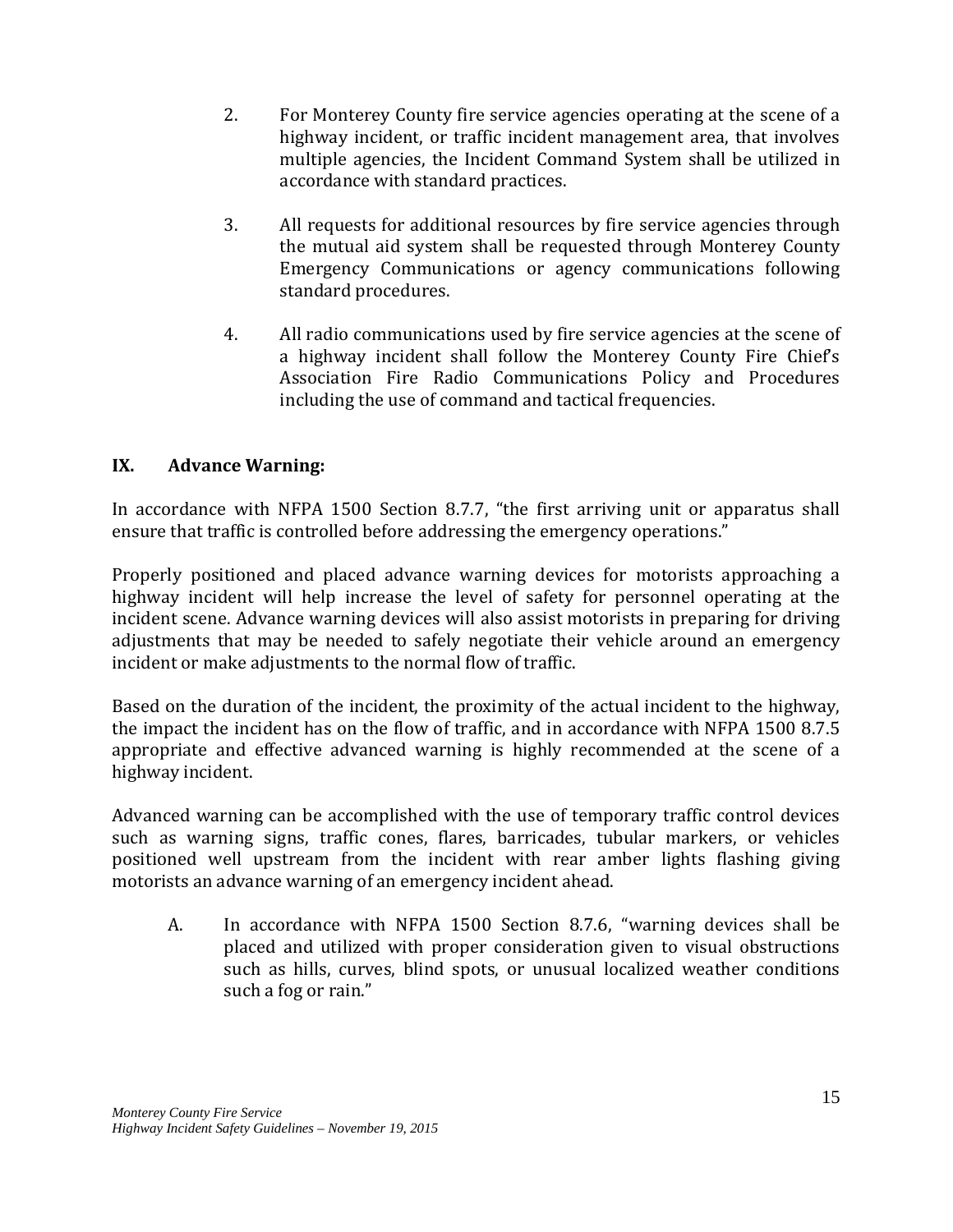- B. Specific examples of advance warning for a highway incident on a multi-lane highway with a single lane blocked and motor vehicle traffic traveling at high speeds may include:
	- 1. "Emergency Scene Ahead" sign should be placed both upstream and downstream from the incident at a distance that provides adequate advance warning to the approaching motorist.
	- 2. Traffic Cones to create a taper affect directing moving traffic to lanes not impacted by the incident starting at a point that allows adequate distance for the moving traffic to be safely diverted away from the incident.
		- a. Remember that traffic cones identify and only suggest the tapering away from the incident and do not guarantee motorists will follow the designated cone pattern.
		- b. Tapers should be gradual allowing motorists plenty of time and distance to alter their direction of travel.
		- c. The traffic cone taper should end no closer than 100' (approximately 40 paces) to the first block vehicle in order to create a buffer space between the taper and the block vehicle.
		- d. The traffic cone pattern should continue along the side of the incident creating a tangent line and then eventually end with a taper starting at a safe distance downstream from the incident that allows the traffic to safely resume a normal pattern.
		- e. When creating a taper, traffic cones should be placed apart at a distance equal to the posted speed limit in feet. Based on the flow of traffic, the distance apart may be adjusted to provide for the optimum effective use of the cones.
- 3. Any other advance warning devices such as highway flares, which would warn or alert the approaching motor vehicle traffic that an emergency scene is ahead and that traffic diversions may soon be necessary.

#### **X. Vehicle Placement:**

A. The following should be considered when determining vehicle placement at a highway incident.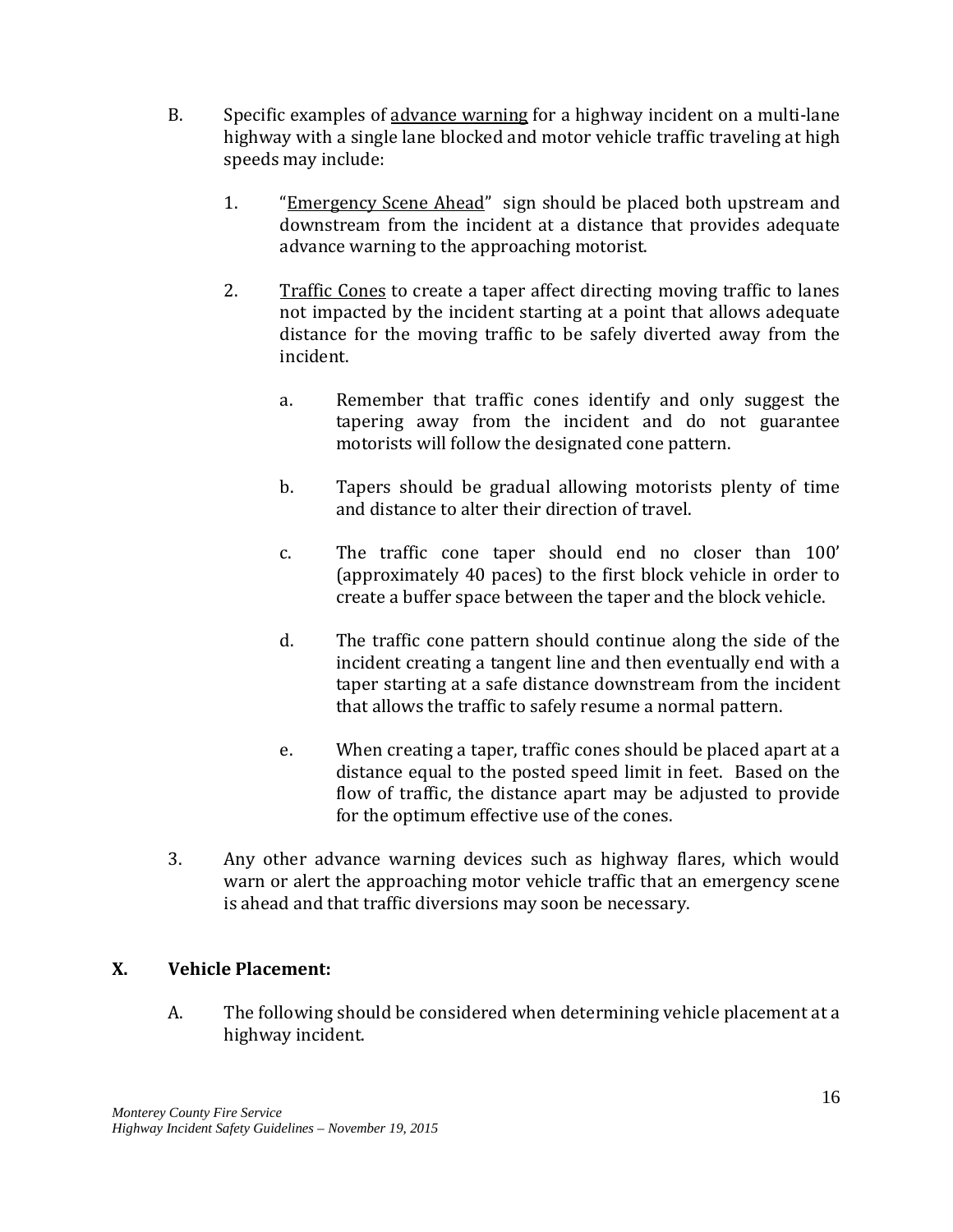- 1. As the first arriving emergency vehicle approaches the scene, determine the size of the incident space based on the number and location of involved vehicles, debris field, patient triage and treatment area, extrication area, and tool cache area.
- 2. Whenever possible, position first arriving apparatus to protect the scene.
- 3. Initial apparatus placement should provide a workspace protected from traffic approaching in at least one direction.
- 4. All other apparatus should park "downstream" from blocking apparatus and whenever possible, park or stage unneeded fire apparatus and personal vehicles off the roadway.
- 5. Ambulances should always be parked "downstream" from the actual incident positioned within the protected work area with their rear patient loading door area angled away from the nearest lanes of moving traffic.
	- a. All patient loading into ambulances is accomplished from within a protected work zone.
	- b. Ambulances should not park in the opposite lanes of traffic from the incident.
	- c. Ambulances should not be used as a "block" vehicle if other resources are available.
- 6. If at all possible, avoid parking emergency vehicles in the opposite lanes of traffic that require personnel to cross over traffic lanes, medians, or barriers in order to reach the incident scene. Parking in the opposite lanes of traffic provides no protection for the vehicle or the personnel attempting to reach the incident scene.
	- a. It is safer to drive past the incident locating a safe area to turnaround and approach from the upstream direction eventually parking downstream from the incident.
	- b. If approaching from the downstream direction, it is better to park in the area downstream from the incident in the same lanes of traffic where the incident has occurred rather than parking in the opposite lanes of traffic.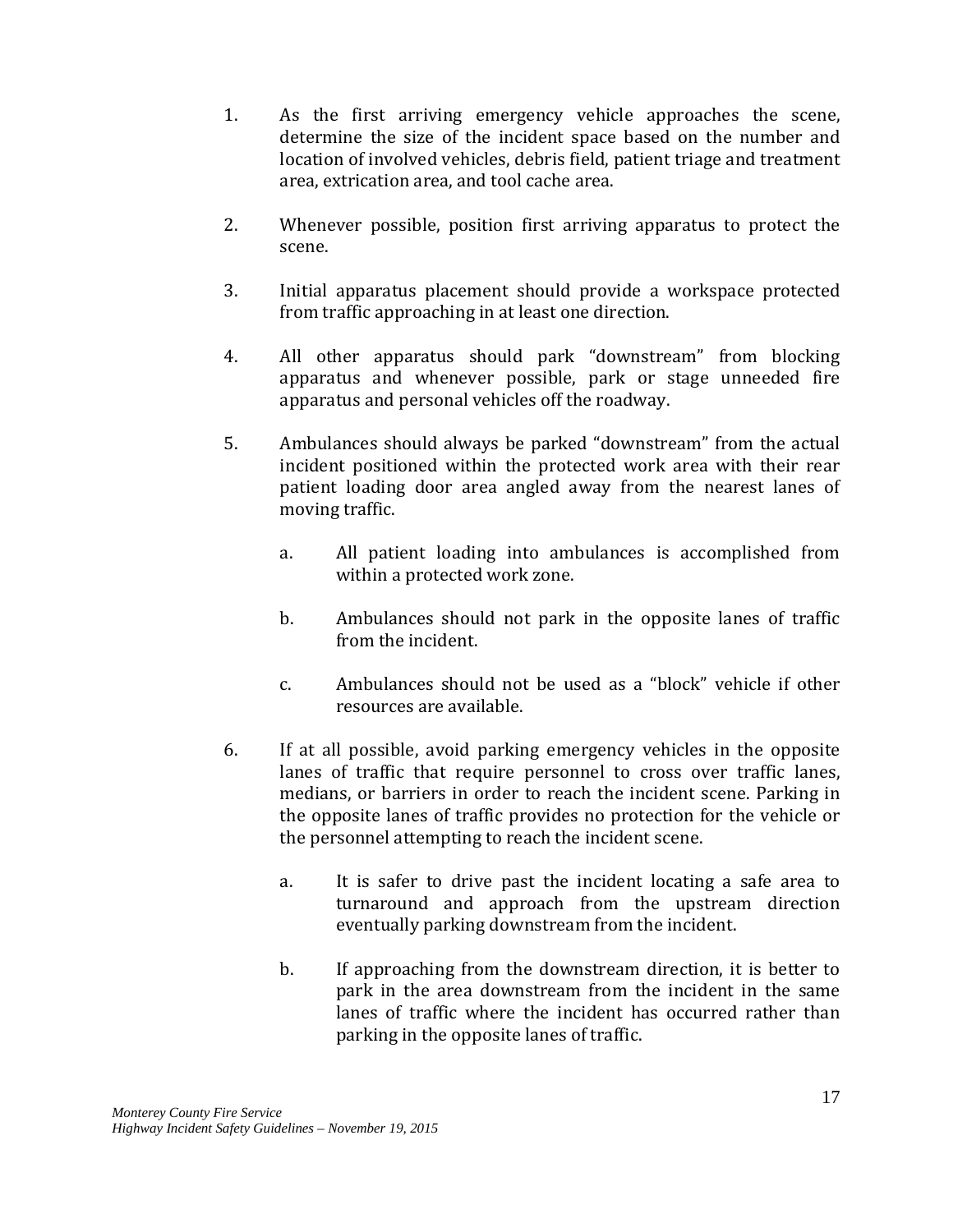7. If the traffic related incident has occurred in the center of a two-lane highway, it may be necessary to position block vehicles on either side of the incident directing traffic towards the shoulders, or to shut the roadway down completely.

#### **XI. Blocking / Shielding Vehicle:**

- A. In accordance with NFPA 1500 8.7.4 "Apparatus shall be placed to the rear of the incident or the emergency in a manner that reduces the chance of a vehicle being struck by oncoming traffic."
- B. When using a blocking / shielding vehicle, the following should be considered:
	- 1. "Blocking" is the action of positioning an apparatus or a vehicle at an angle to halt the flow of moving traffic in one or more lanes.
	- 2. Larger apparatus such as fire engines, water tenders, etc., provide the best "block."
	- 3. Passenger type vehicles can "block" but they do not offer the same protection as larger vehicles.
	- 4. When blocking, every effort should be made to block the entire involved lane with the blocking / shield vehicle. Blocking only a portion of the lane should not be considered.
	- 5. Under the concept "take what you need, give back when you can," block as many lanes as necessary to provide a safe and protected area for the emergency workers in the work area. As a general rule, block "lane +1" as needed to provide an effective protected area. Once operations are completed in a blocked lane, make every effort to promptly and safely re-open the blocked lane to traffic.
	- 6. The front wheels of the "block" vehicle should be tuned away from the work area.
	- 7. A "blocking" action may be a "block to the right" or "block to the left" tactic based on the situation that will provide the best margin of safety for the emergency personnel operating at the scene.

*Note: The exact angle and position of the "block" will be based on a number of factors including position of operator, location of pump*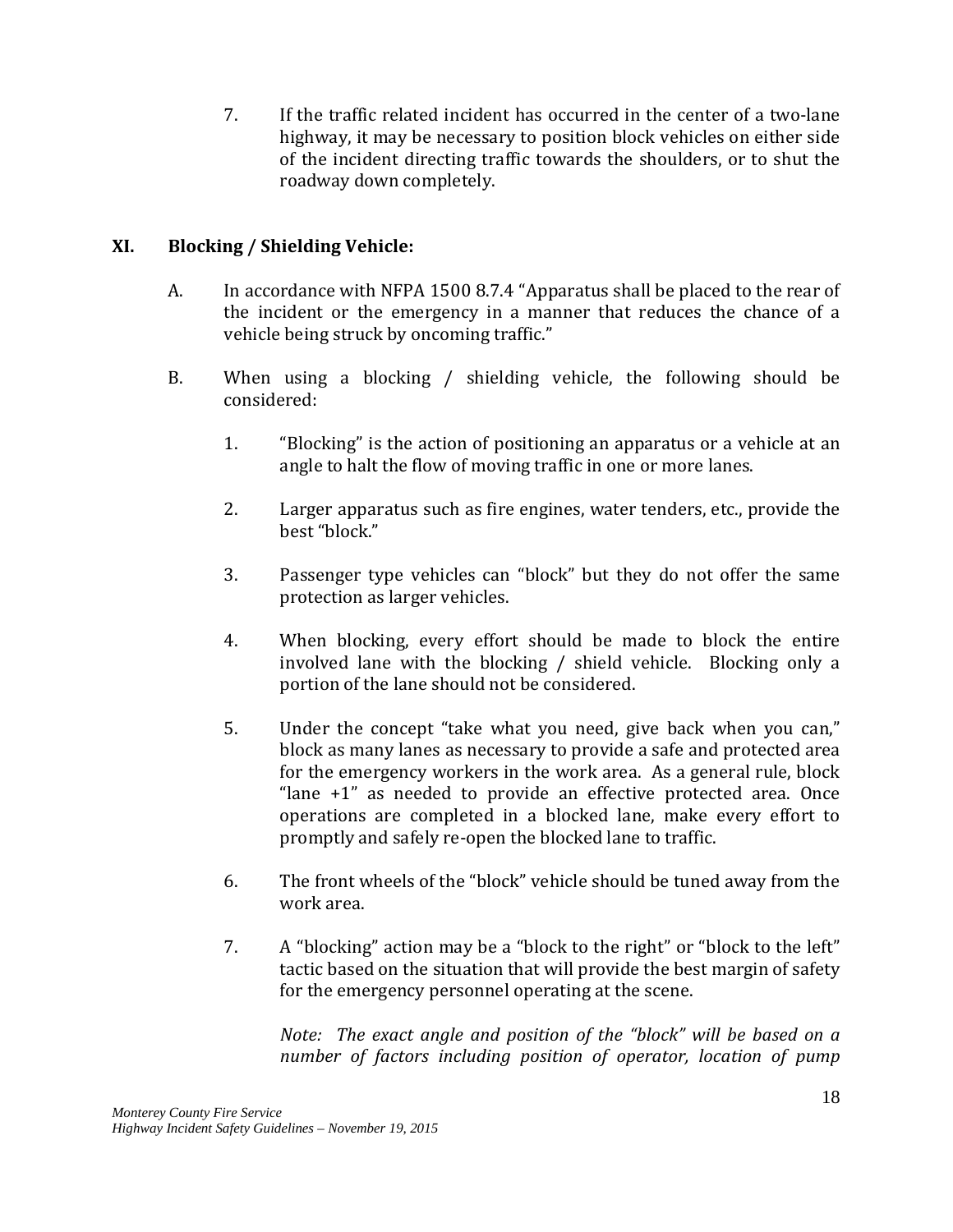*panel, use of pump panel, location of specialized equipment, and highway configuration. A general rule is to position the blocking vehicle at a 30 degree angle from the lane direction with the front wheels turned in the same direction as the angle and blocking the entire involved lane.*

- 8. The upstream side of the blocking apparatus, the buffer space, will always be a "NO STAND" zone, also known as a Zero Buffer Space.
- 9. In accordance with NFPA 1500 8.7.4.1 "When acting as a shield or block, apparatus warning lights shall remain on."
- 10. For a first arriving engine company where a charged hose line may be needed, block so that the pump panel is "downstream", on the opposite side of on-coming traffic.
- 11. Always "block" the most critical or highest traffic volume lane, or lanes, first.
- 12. When possible, use fire apparatus to block the traffic lane that is already obstructed by the incident.
- 13. The position of blocking apparatus shall take into consideration all factors that limit sight distance of the approaching traffic including lighting conditions, visibility, road conditions, curves, bridges, and over and under passes. Position of block vehicles should be performed under close coordination with law enforcement agencies.
- 14. When positioning a "block" vehicle on a highway with high-speed traffic, the block vehicle should be no closer than 100 - 150 feet from the involved vehicles of the traffic-related incident.

#### **XII. Emergency Alert Signal:**

- A. An emergency alert signal shall be sounded when it is observed that an errant vehicle is approaching the incident scene that will jeopardize the safety of any emergency worker present.
- B. Since emergency workers may only have seconds to respond to an approaching errant vehicle, the emergency alert signal at the scene of a traffic-related incident will be *any sounding* of an air horn, either from an emergency vehicle or from a hand held unit, the blowing of a whistle, or a person yelling the words "*LOOK OUT!"*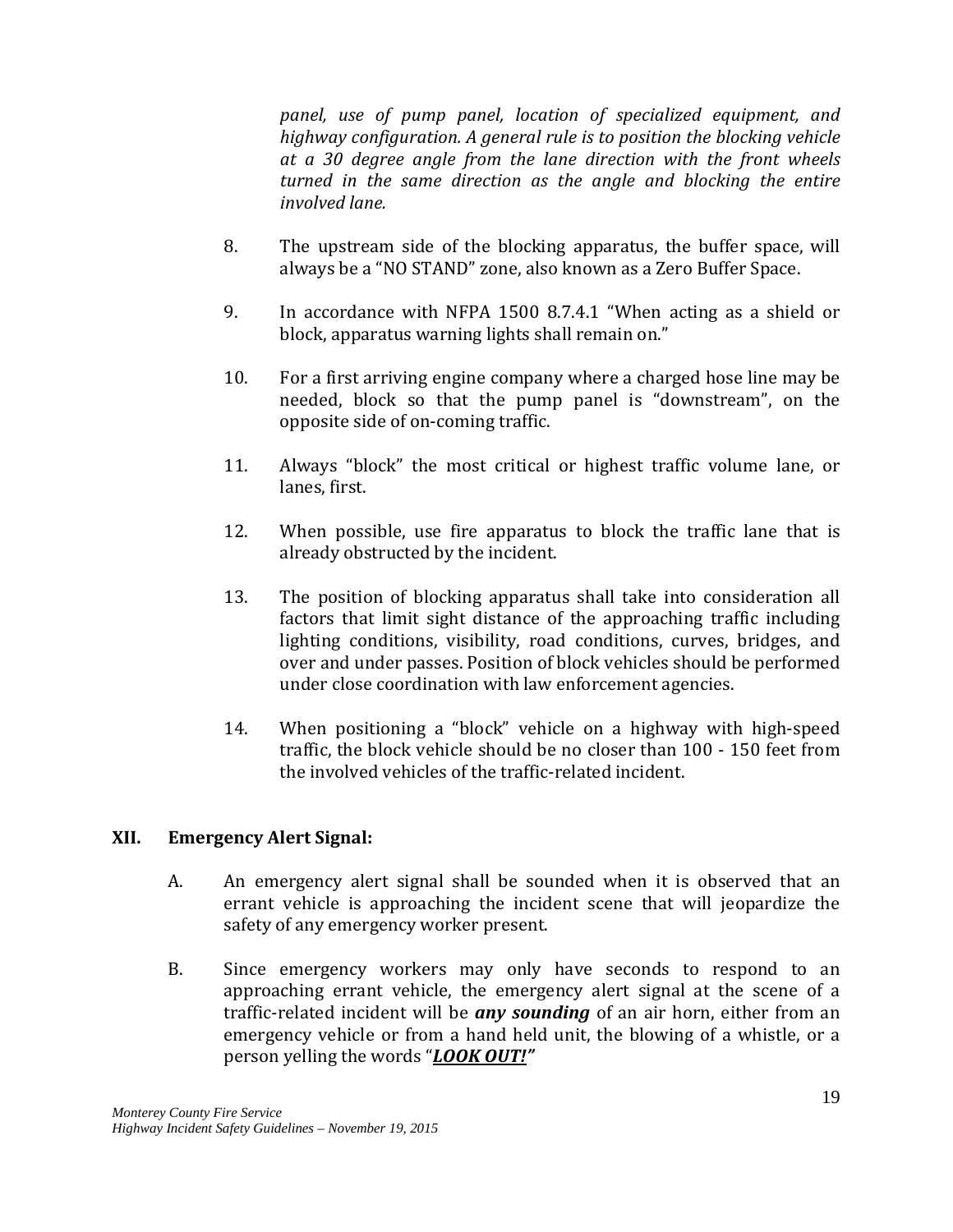C. Upon the sound of the emergency alert signal, personnel operating at the incident will immediately stop performing any activity or task, look around for the approaching threat, and then based on the nature or direction of the threat, will take immediate evasive action moving to a safe area away from the direction of the approaching threat.

#### **XIII. Scene Safety:**

- A. In accordance with NFPA 1500 Section 8.7.1 "When members are operating at an emergency incident and their assignment places them in a potential conflict with motor vehicle traffic, all efforts shall be made to protect the members<sup>"</sup>
- B. At an emergency incident, safety is everybody's responsibility. Keeping this in mind, and due to the inherent danger of operating at a highway incident, a Safety Officer is recommended for fire agency and EMS on-scene activities. Functions of the Safety Officer would include:
	- 1. Monitor the use of PPE including the use of highly reflective, highly visible, garments for all fire and EMS personnel.
	- 2. Evaluate the appropriate use of emergency warning lights on emergency vehicles.
	- 3. Monitor activities of emergency responders ensuring personnel limit the amount of time spent in high hazard areas.
	- 4. Ensure that advance warning, temporary traffic control devices, and blocking vehicles are used effectively and contribute to the overall safety of the incident, coordinated with on-scene law enforcement.
	- 5. Sounding of the emergency alert signal when an errant vehicle jeopardizes the safety of any emergency worker at the scene.

#### **XIV. General Safety Considerations:**

- A. When operating at a highway incident, the following general safety guidelines should be considered:
	- 1. Never trust approaching motor vehicle traffic.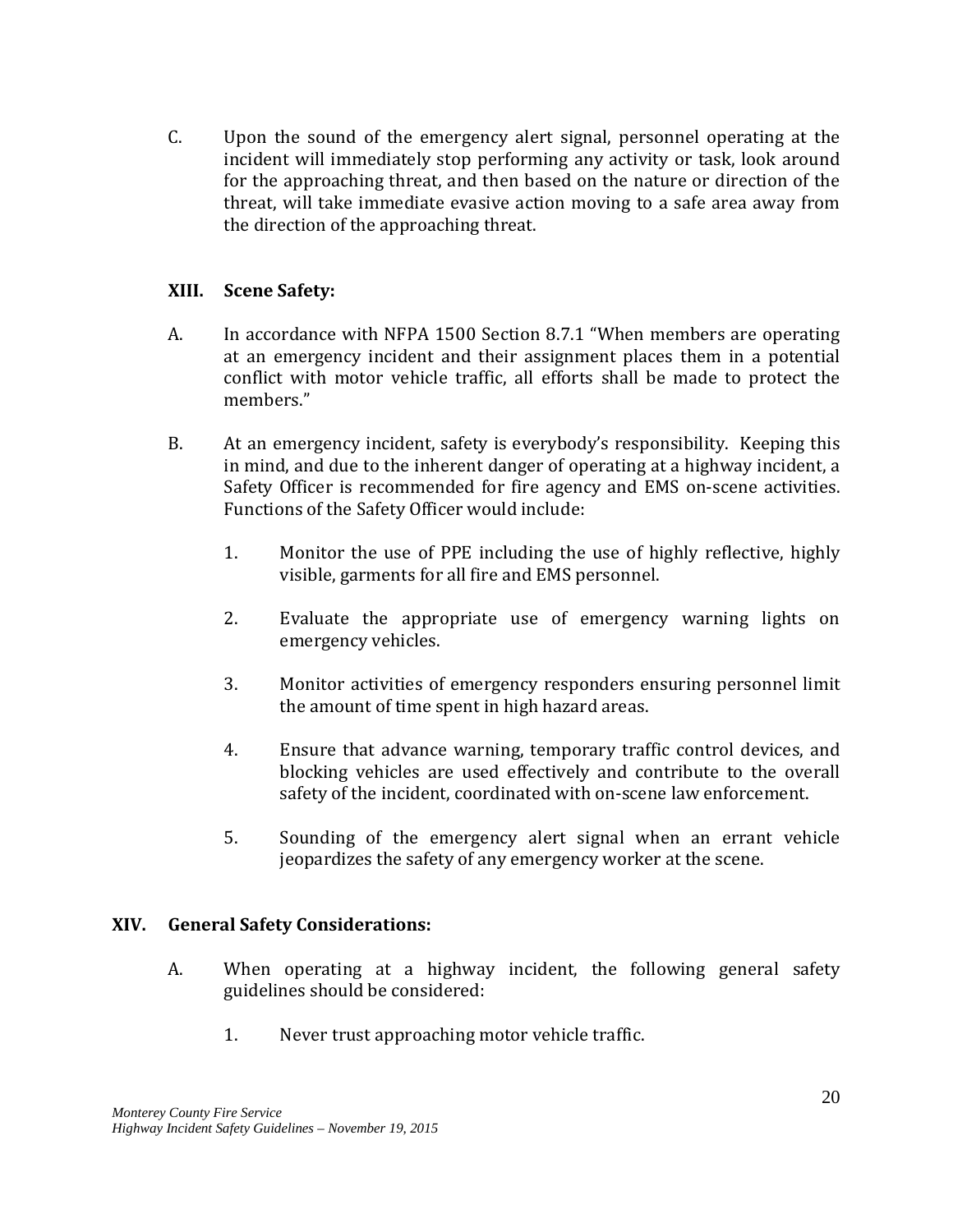- 2. Avoid turning your back to approaching motor vehicle traffic.
- 3. Always look before you move.
- 4. Always keep an eye on motor vehicle traffic.
- 5. Post traffic lookout personnel as needed.
- 6. Always look before opening doors or stepping out of emergency vehicles into motor vehicle traffic areas.
- 7. If at all possible, personnel should always exit apparatus from the "shadow" side of the vehicle, away from motor vehicle traffic.
- 8. Establish an initial "block" with the first arriving emergency vehicle or fire apparatus.
- 9. If a vehicle is being used as a "block", exit the vehicle quickly and move away from vehicle to the "shadow" area.
- 10. Avoid moving through, conducting activities or storing equipment in a Zero Buffer Space that is not protected by a blocking or shielding vehicle.
- 11. Use extreme caution when retrieving equipment from the upstream side of apparatus and post temporary lookouts as needed.
- 12. Whenever possible, work from the shoulder side of the incident and use the road shoulder for staging and hose deployment.
- 13. Always maintain a low profile alongside the apparatus with your eyes on the approaching motor vehicle traffic direction.
- 14. Always wear the appropriate personal protective equipment when operating at a traffic-related incident including an appropriate safety helmet.
- 15. Make sure there is enough personnel and equipment at the scene, but keep the amount to a necessary minimum.
- 16. The longer you stay on the scene, the greater the risk.
- 17. The more personnel and equipment on the scene, the greater the exposure to being involved in a secondary incident.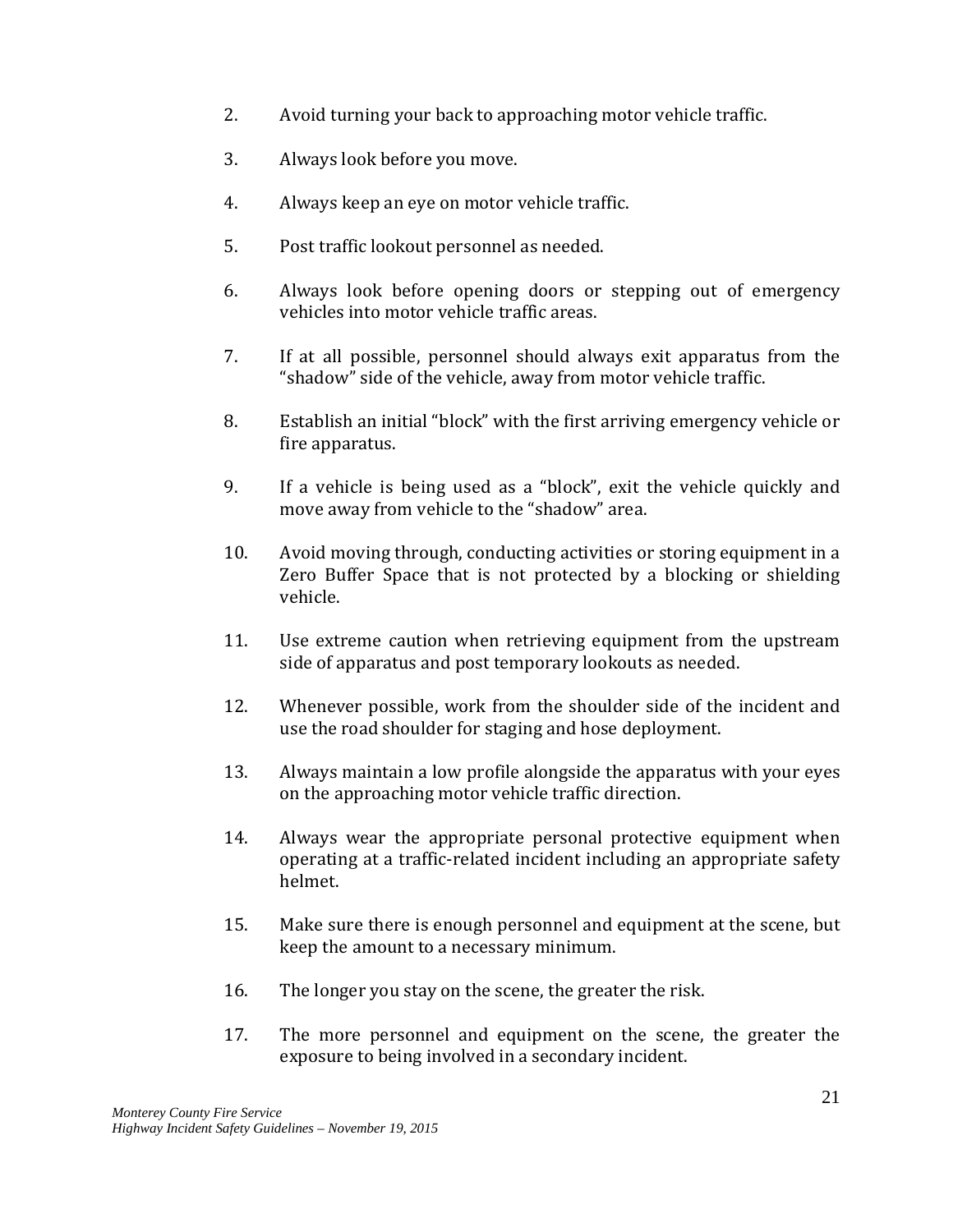18. Once your assignment is completed, consider leaving the scene as soon as possible.

#### **XV. Highly Visible, Highly Reflective Safety Apparel:**

- A. One of the guiding principles of highway incident safety is to **"Be Seen***."* Thus, in accordance with NFPA 1500 8.7.10, and 23 CFR 634 from the Federal Highway Administration known as the "Worker Visibility Act" effective November 24, 2008, all personnel operating at the scene of a highway incident on, or near a highway with motor vehicle traffic shall wear highly visible, highly reflective, safety garments with a minimum ANSI Class II certification.
	- 1. Garments may be vests, rain jackets, or coats providing they meet a **minimum** ANSI Class II certification.
- B. It is recommended that safety vests are of the "public safety design" in accordance with the 2009 edition of NFPA 1901 effective January 1, 2009 that reads as follows:

*"One traffic vest for each seating position, each vest to comply with ANSI/ISEA 207, Standard for High-Visibility Public Safety Vests, and have a five point breakaway feature that includes two at the shoulders, two at the sides, and one at the front."*

- C. In addition to being of the "public safety design," traffic safety vests should have a primary color of either orange or lime green.
- D. ANSI Class II garments should be donned prior to exiting the vehicle.
- E. ANSI Class II garments should be worn at all times when working in or near motor vehicle traffic.
	- 1. Exception: Effective with 23 CFR 634, personnel engaged in emergency operations that directly expose them to flame, fire, heat, chemicals and / or hazards materials, or a technical rescue situation are exempt from wearing the ANSI compliant vest or garment only until such time as they are no longer directly engaged in these activities. In these situations, personnel shall wear the required PPE based on the hazard absent the ANSI compliant vest or garment.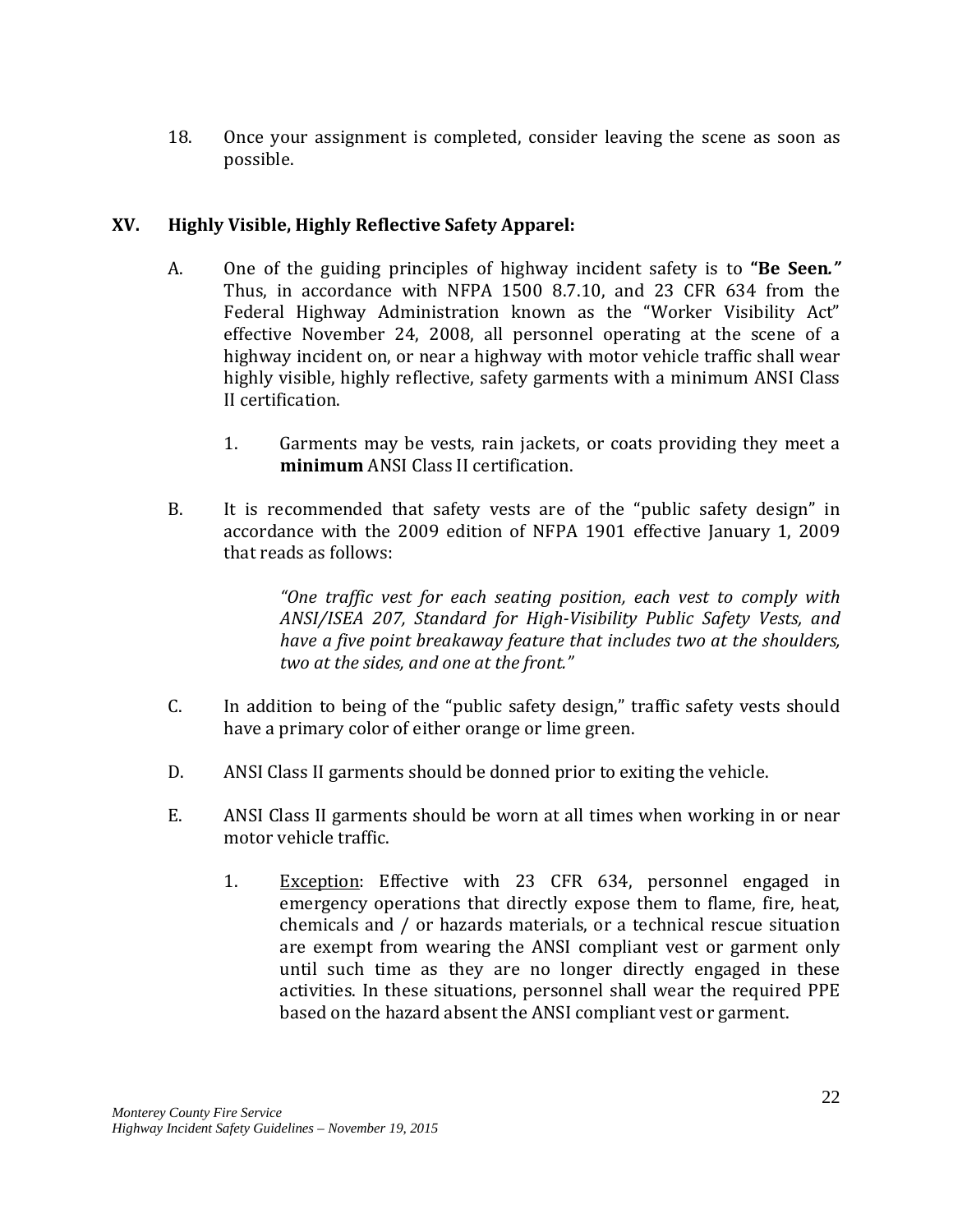2. Once personnel complete those specific activities mentioned above, personnel shall immediately don the issued ANSI compliant vest or garment.

#### **XVI. Emergency Vehicle Lighting:**

The use of emergency vehicle lighting is essential, especially in the initial stages of a highway incident, for the safety of emergency responders and persons operating at the incident, as well as approaching motor vehicle traffic. Emergency vehicle lighting however, gives warning only, provides no effective traffic control, and is often confusing to road users, especially at night.

Road users approaching the highway incident from the opposite direction on a divided highway are often distracted by emergency vehicle lighting and slow their vehicles to look at the incident posing a hazard to themselves and others traveling in their direction. The use of emergency lights can draw attention to the emergency apparatus but also obscure the emergency personnel working at the scene.

The use of emergency vehicle lighting can be reduced if good traffic control has been established at a highway incident scene. This is especially true for major traffic incidents that might involve a number of emergency vehicles. If good traffic control is established through the placement of advanced warning signs and traffic control devices to divert or detour, then public safety agencies can perform their tasks on scene with minimal emergency lighting.

In accordance with NFPA 1451 Section 8.5.4 "Where an FESO (Fire Emergency Service Organization) vehicle acts as a block at a nighttime incident, sources of vision impairment to approaching motorists, such as headlights and spotlights, shall be turned off. The FESO vehicle's warning lights that do not create a source of visual impairment shall remain on to warn oncoming traffic of emergency scene operations.

- A. The following recommendations pertain to emergency vehicle lighting operating at the scene of a highway incident:
	- 1. Once arriving at the scene, all emergency vehicles should reduce the use of the emergency lights by utilizing only the flashing amber lights, 4-way flashers, or rear directional arrows or light sticks.
	- 2. The vehicle or apparatus being used as a block / shield shall turn off any headlights or spotlights that would provide vision impairment for oncoming motorists.
	- 3. Headlights should be turned off, especially during night operations.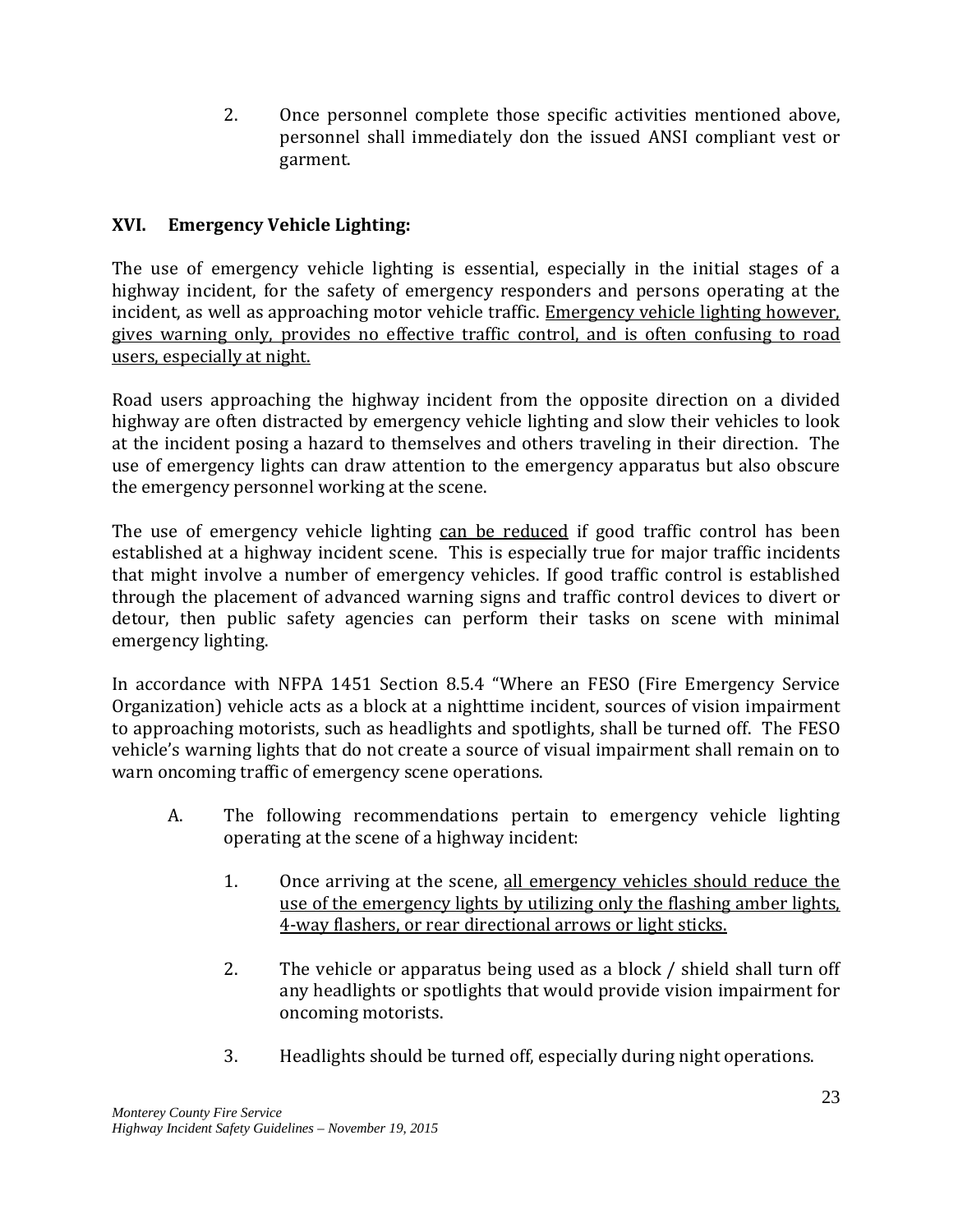4. Adequate illumination should be provided for the actual incident scene. This can be accomplished by the effective use of overhead floodlights.

#### **XVII. Recommended Minimum Equipment:**

- A. The following is the recommended minimum amount of equipment for Monterey County fire apparatus responding to highway incidents with motor vehicle traffic:
	- 1. Minimum (8) traffic cones at least 18" in height, 28" in height preferred, with two reflective bands positioned near the top of the cone.
	- 2. Minimum ANSI class II rated reflective vest, or other class II rated garment for all personnel assigned to the vehicle. Each vest should be colored either orange or lime green and fashioned with a safety whistle to sound the emergency alert signal in the event that an approaching errant vehicle jeopardizes the safety of the personnel operating at the scene.
		- a. It is further recommended that the safety vest meets the "public safety design" standards as outlined in the 2009 edition of NFPA 1901 that reads as follows:

*"One traffic vest for each seating position, each vest to comply with ANSI/ISEA 207, Standard for High-Visibility Public Safety Vests, and have a five point breakaway feature that includes two at the shoulders, two at the sides, and one at the front"*

- 3. Minimum (15) road flares with a 30-minute duration.
- 4. Flashing amber directional arrows or light sticks on rear of vehicle.
- 5. Reflective chevron striping on the rear of fire apparatus meeting the current NFPA standard for such striping.
- 6. (1) Federal Highway Administration (FHWA) approved 36" x 36" minimum, 48" x 48" preferred, retro-reflective sign stating "Emergency Scene Ahead" in fluorescent pink with black letters.
- 7. (1) Hand held marine type air horn.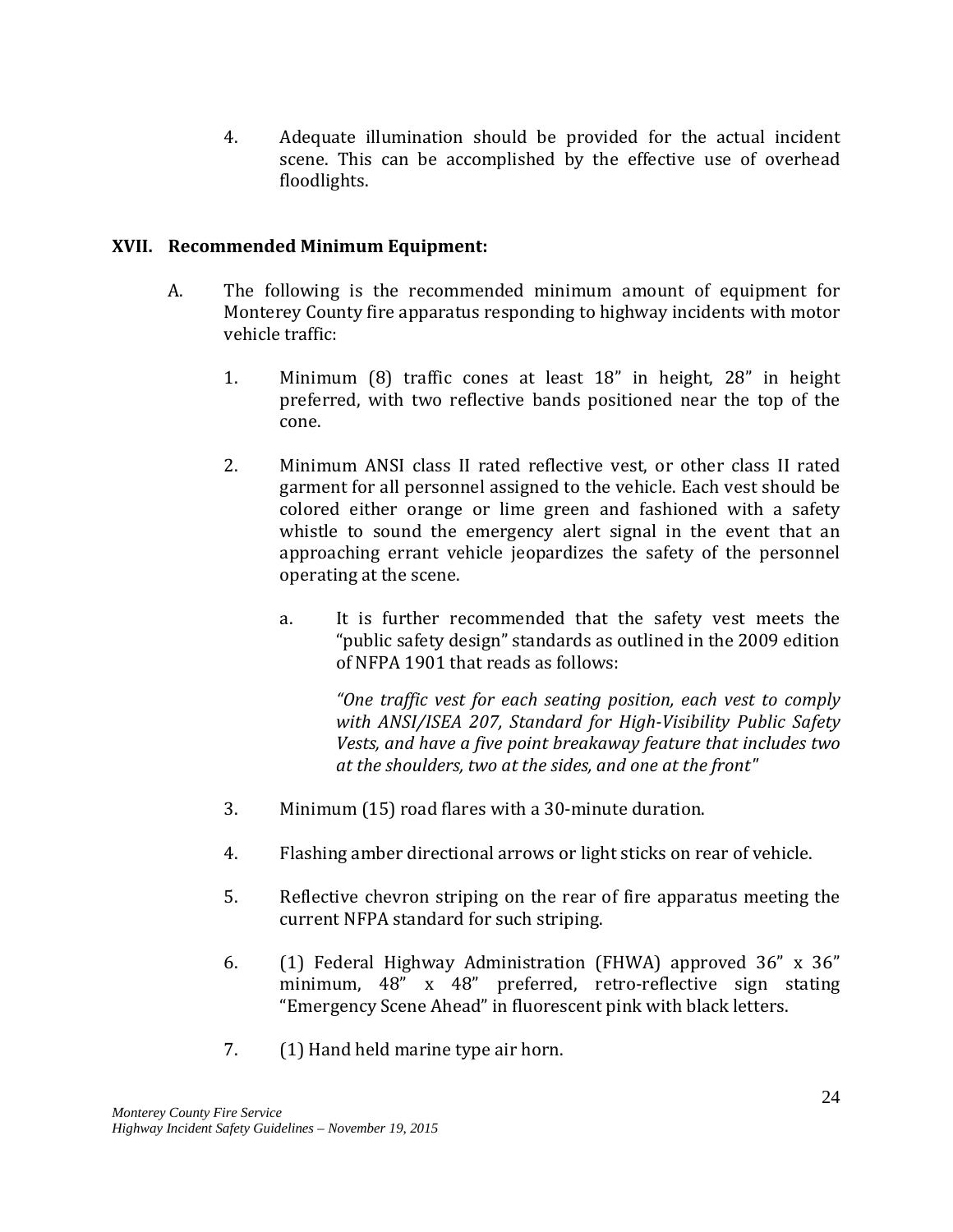8. (2) 18" STOP/SLOW paddles, engineer grade reflective face, with minimum 6" handle.

#### **XVIII. EMS Aircraft Operations:**

A. Requesting and operations of an EMS Aircraft at a traffic-related incident shall be conducted in accordance with the County of Monterey, Emergency Medical Services Agency, *EMS Aircraft Operations,* adopted January 1, 2015.

#### **XIX. Multiple Casualty Incidents:**

A. Traffic-related incidents involving multiple casualties shall be conducted in accordance with the County of Monterey, Emergency Medical Services Agency, *Multiple Casualty Incident (MCI) Response Plan,* adopted July 1, 2014.

#### **XX. Training:**

- A. In accordance with NFPA 1451 Section 8.5.2 "All FESO (Fire Emergency Service Organization) members shall receive initial and annual training on department standard operating procedures while conducting operations in or near moving traffic."
- A. It is recommended that all Monterey County public safety personnel, and other personnel, who respond to highway incidents, receive appropriate initial training and participate in a minimum of four hours of highway incident safety training per year. The training should come from the following sources:
	- 1. Review of the "Highway Incident Safety Guidelines" for the Monterey County fire service.
	- 2. Review of the video training program: "Highway Safety for Emergency Services – the Ten Cones of Highway Incident Safety."
	- 3. Review of the "Highway Incident Response Survival" training program.
	- 4. Review of NFPA 1451 Section 8.5 "Safe Operation at Highway Incidents"
	- 5. Review of NFPA 1500 Section 8.7 "Traffic Incidents."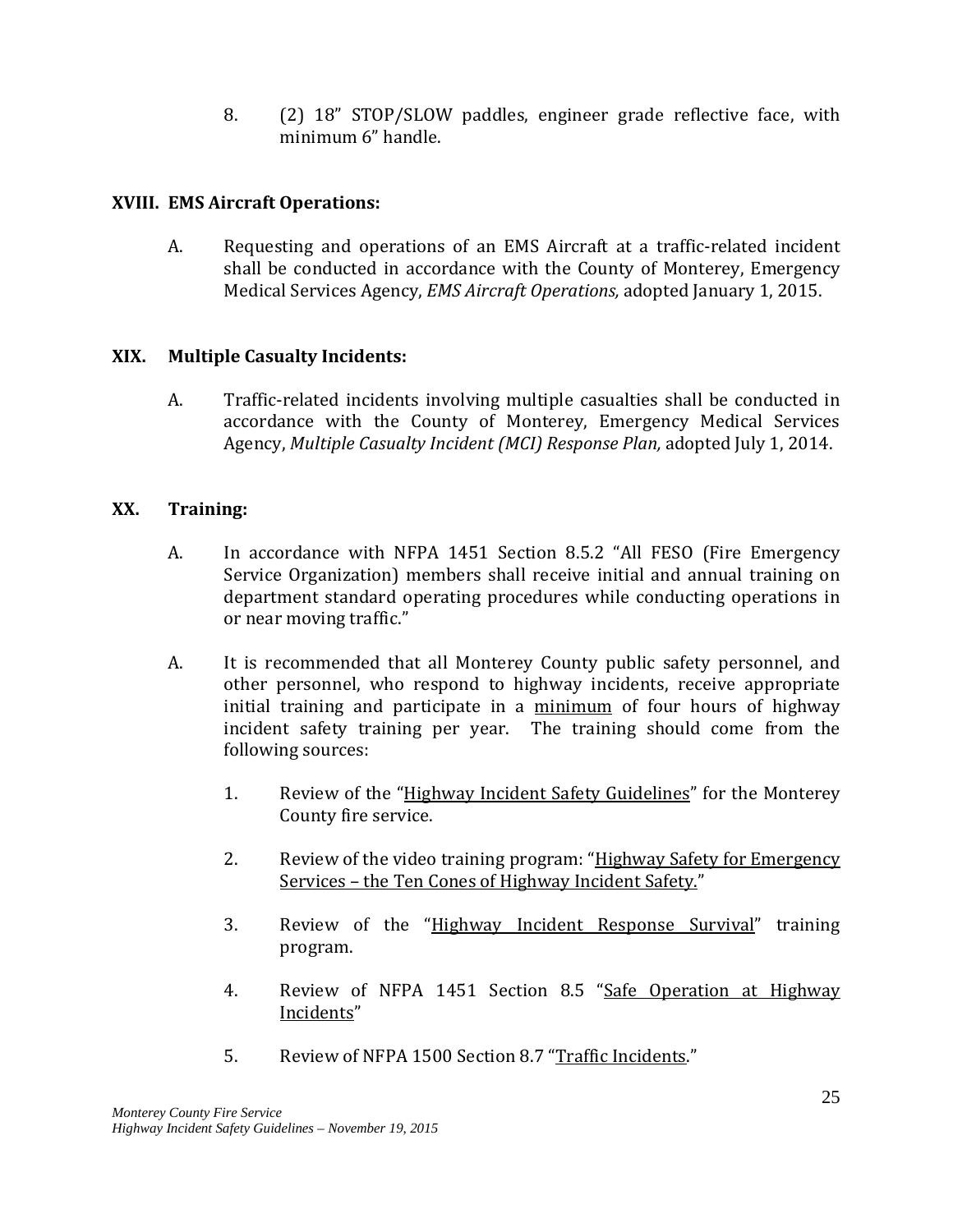- 6. Review or participation in the National Traffic Incident Management (TIM) Responder Training Program.
- 7. Any other relevant training material on highway incident safety.

#### **XXI. Reference Material:**

The following reference material was used in the preparation of these guidelines and may be referred to for additional information concerning highway incident traffic safety, or used during annual highway incident traffic safety refresher training:

- Emergency Traffic Control Reference Guide, 2004, MDI Traffic Control Products
- Highway Safety for Emergency Services The Ten Cones of Highway Incident Safety, VFIS / ERSI, 2002
- Pennsylvania Highway Incident Management A Multi Agency Approach
- Highway Incident Safety for Emergency Responders, Jack Sullivan, Emergency Responder Safety Institute.
- Safe Parking: Part 1, Ron Moore, Firehouse/October 2003
- Safe Parking: Part 2, Highway Terminology, Ron Moore, Firehouse/November 2003
- Safe Parking Part 3: Traffic-Blocking Procedures, Ron Moore, Firehouse/Dec. 2003
- Safe Parking Part 4: Personal Survival Skills, Ron Moore, Firehouse/January 2004
- Safe Parking Part 5: Special Safety Equipment, Ron Moore, Firehouse/February 2004
- Highway Incident Response Survival, Rita B. Wessel, Highway Incident Response Training Services.
- Santa Barbara City Fire Department Standard Operating Procedures, Emergency Operations – Incidents on Freeways. (Diagrams)
- www.respondersafety.com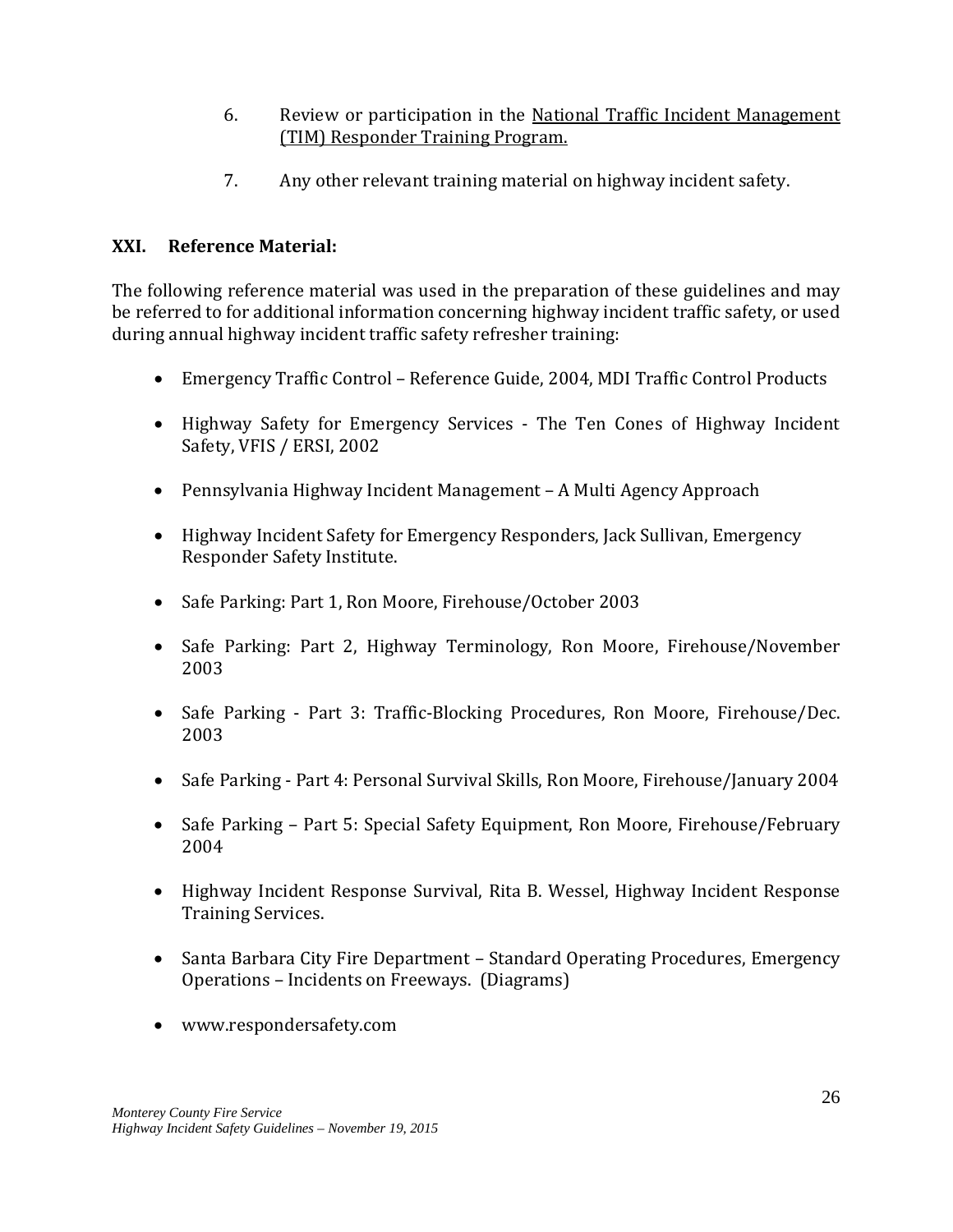- U.S. Department of Transportation, Federal Highway Administration, 2009 Manual on Uniform Traffic Control Devices (MUTCD), Chapter 6i. Control of Traffic through Traffic Incident Management Areas.
- The 2014 California Supplement of the MUTCD, California Department of Transportation, November 7, 2014
- Title 23, Code of Federal Regulations, part 655.603
- 2013 Edition NFPA 1500 Section 8.7 "Traffic Incidents"
- 2013 Edition NFPA 1451 Section 8.5 "Safe Operation at Highway Incidents"
- National Traffic Incident Management (TIM) Responder Training Program
- Federal Highway Administration 23 CFR 634 "Worker Visibility Act of 2008"
- Traffic Incident Management Systems United States Fire Administration / FEMA, April 2008
- 2009 Edition NFPA 1901
- Temporary Traffic Control for 1<sup>st</sup> Responder, Responder Safety, January 2012
- National Unified Goal for Traffic Incident Management National Traffic Incident Management Coalition

#### **XXII. Diagrams:**

 *All diagrams are for illustration purposes only, are not to scale, and are not intended to represent actual placement of apparatus, personnel, or equipment. When used as a blocking vehicle, as depicted in the following diagrams, apparatus should be positioned to block an entire lane or lanes, and positioned facing away from the protected area, in line with the cone taper unless needed to protect the pump panel.*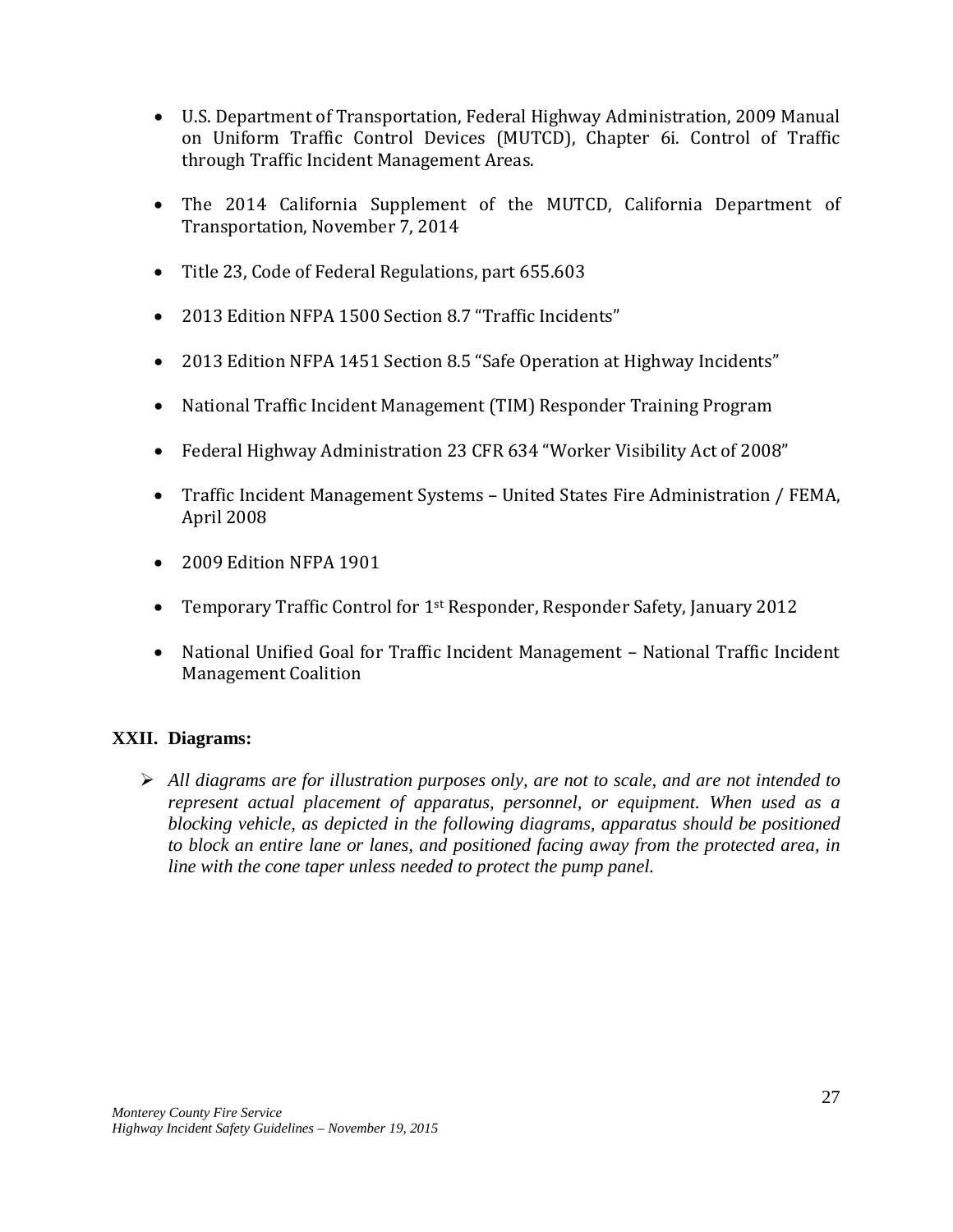**Figure #1** – Engine has "blocked right" and taken one additional lane. Engineer and pump panel are on the downstream side of the incident.



**Figure #2** – Engine has "blocked right." Note the "shadow" where crews can safely operate and deploy hose lines.



**Figure #3** – First arriving engine has parked downstream from the incident. Second arriving engine performs a block. Blocking vehicles should be parked in line with the transition cone taper.

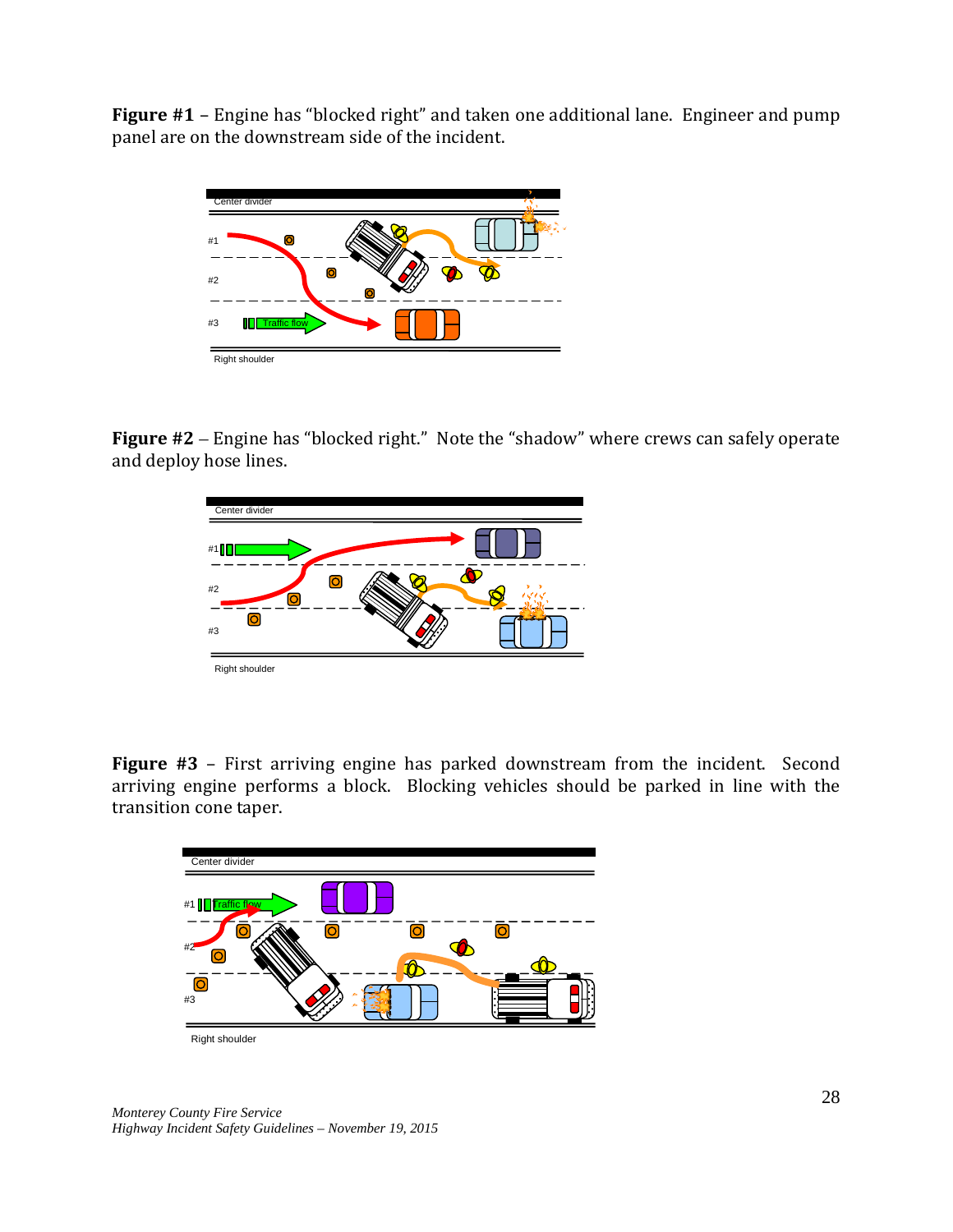**Figure #4** – First arriving engine takes the incident lane and a portion of the adjoining lane, allowing enough room for traffic to pass.



**Figure #5** – The greater the traffic speed, the greater the upstream distance for cone placement. Blocking vehicles should be positioned in line with the transition cone pattern.

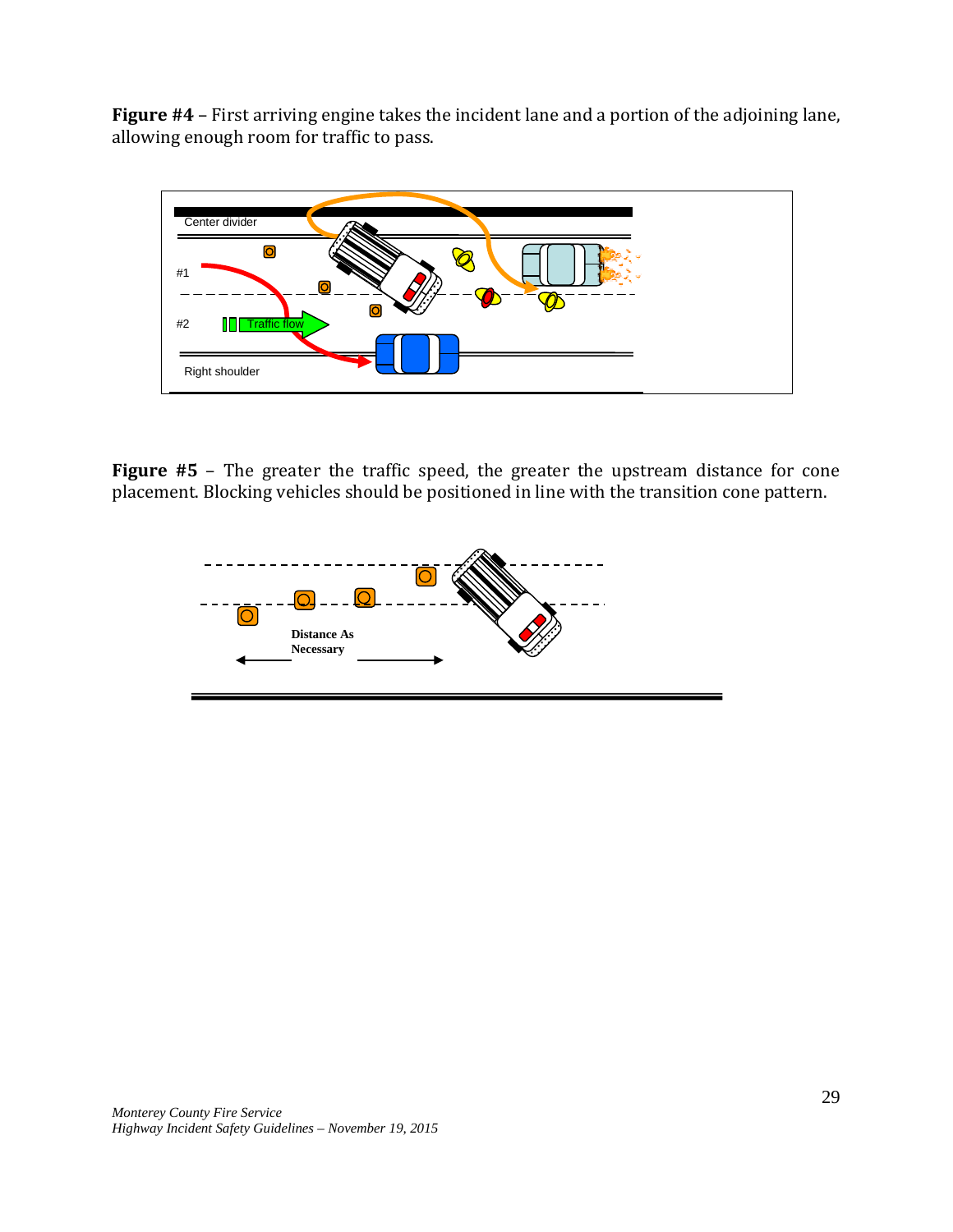

## Temporary Traffic Control For 1st Responders